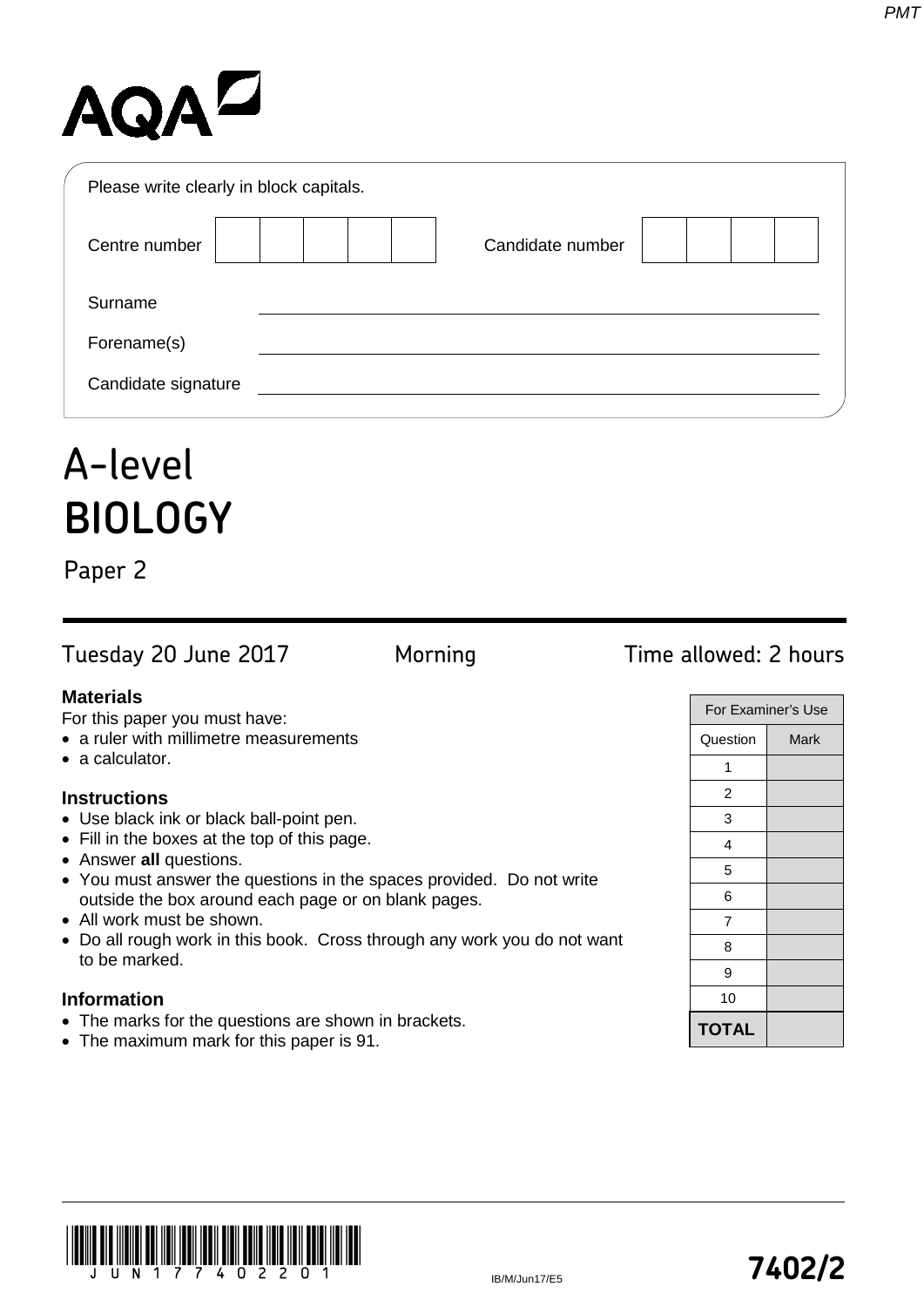|                                                   | Answer all questions in the spaces provided.                                           |
|---------------------------------------------------|----------------------------------------------------------------------------------------|
| 1<br>$\mathbf 1$<br>$\mathbf 0$<br>$\blacksquare$ | Exercise causes an increase in heart rate.                                             |
|                                                   | Describe the role of receptors and of the nervous system in this process.<br>[4 marks] |
|                                                   |                                                                                        |
|                                                   |                                                                                        |
|                                                   |                                                                                        |
|                                                   |                                                                                        |
|                                                   |                                                                                        |
|                                                   |                                                                                        |
|                                                   |                                                                                        |
|                                                   |                                                                                        |
|                                                   |                                                                                        |
|                                                   |                                                                                        |
|                                                   |                                                                                        |
|                                                   |                                                                                        |
|                                                   |                                                                                        |
|                                                   |                                                                                        |
|                                                   |                                                                                        |
|                                                   |                                                                                        |

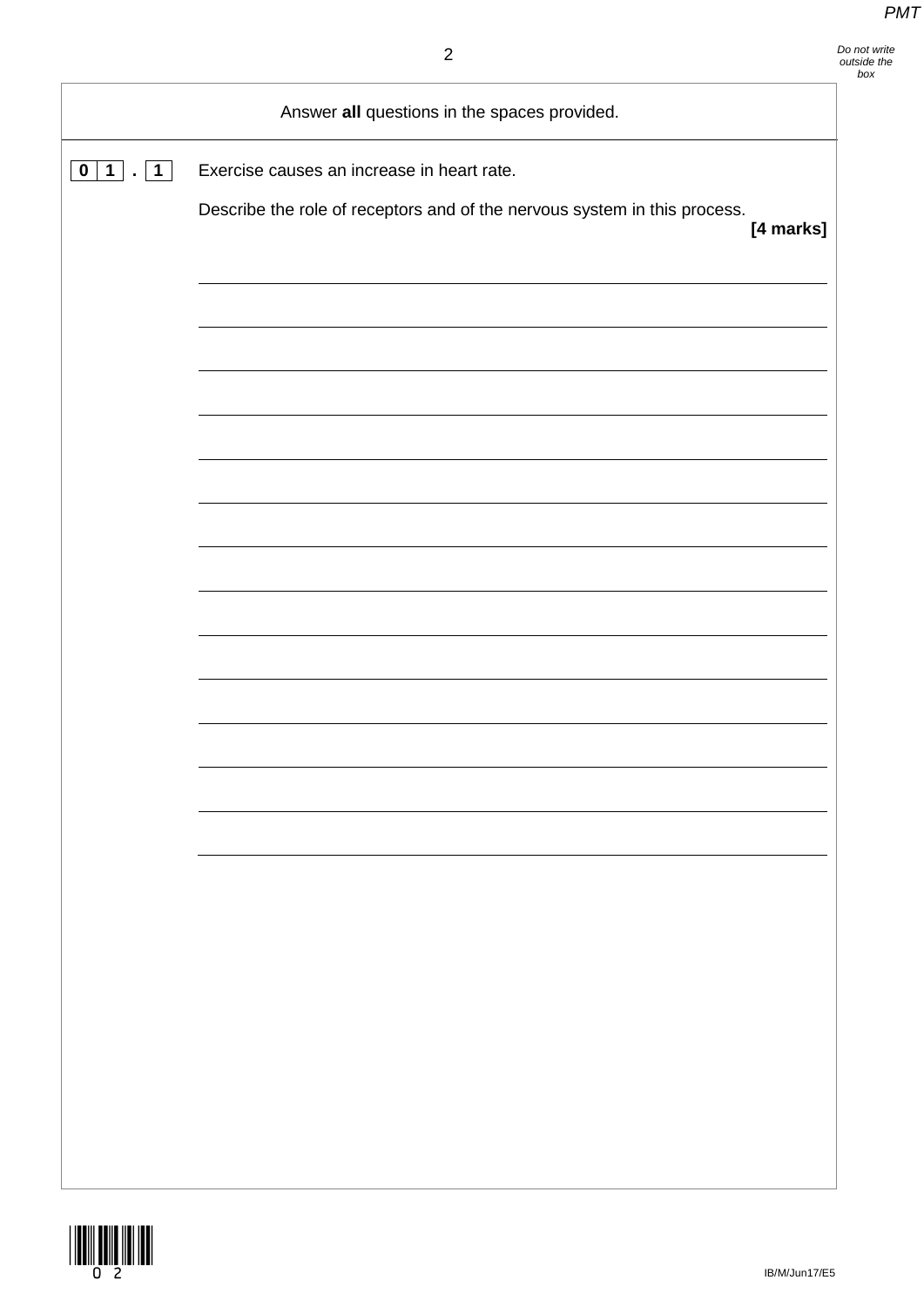

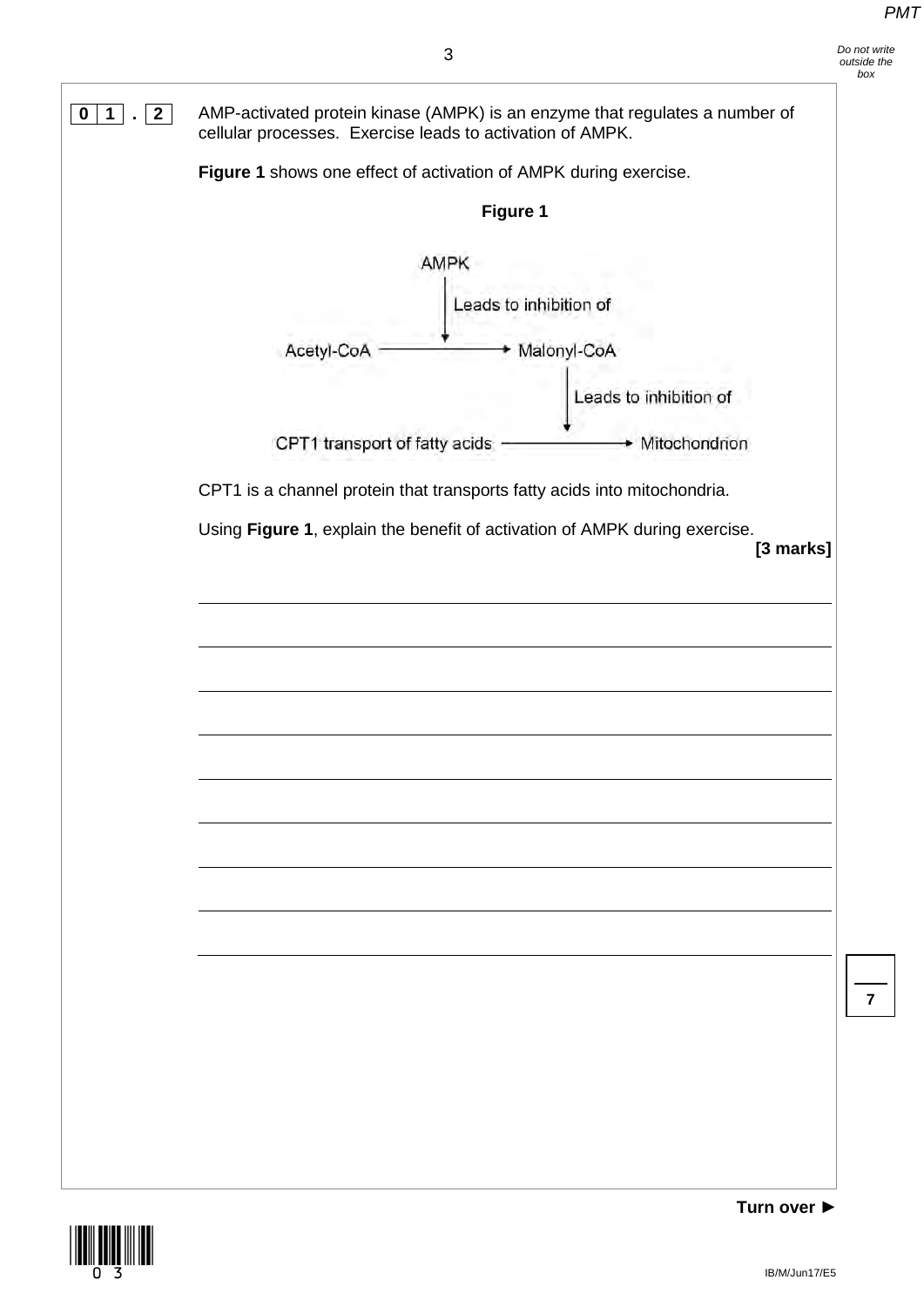

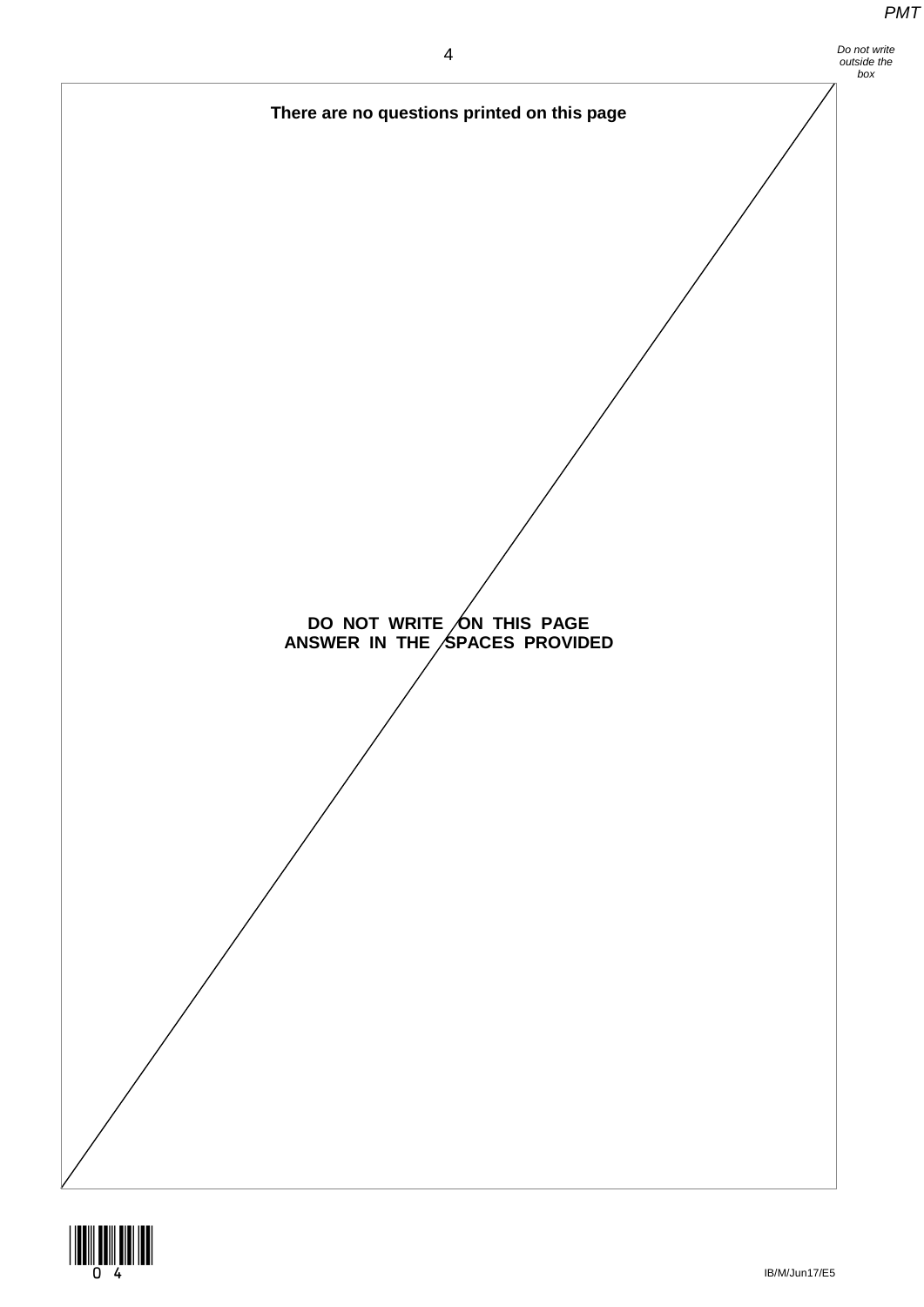| Do not write |
|--------------|
| outside the  |
| box          |

| $0 \mid 2$                            | Dengue is a serious disease that is caused by a virus. The virus is carried from<br>one person to another by a mosquito, Aedes aegypti. One method used to try to<br>reduce transmission of this disease is the Sterile Insect Technique (SIT). This<br>involves releasing large numbers of sterile (infertile) male A. aegypti into the<br>habitat. These males have been made infertile by using radiation. |           |
|---------------------------------------|---------------------------------------------------------------------------------------------------------------------------------------------------------------------------------------------------------------------------------------------------------------------------------------------------------------------------------------------------------------------------------------------------------------|-----------|
| 2 <br>$\mathbf 0$<br>1                | Explain how using the SIT could reduce transmission of dengue.                                                                                                                                                                                                                                                                                                                                                | [2 marks] |
| $\overline{2}$<br>$\overline{2}$<br>0 | Describe how the mark-release-recapture method could be used to determine the<br>population of A. aegypti at the start of the investigation.<br>Question 2 continues on the next page                                                                                                                                                                                                                         | [3 marks] |
|                                       |                                                                                                                                                                                                                                                                                                                                                                                                               |           |

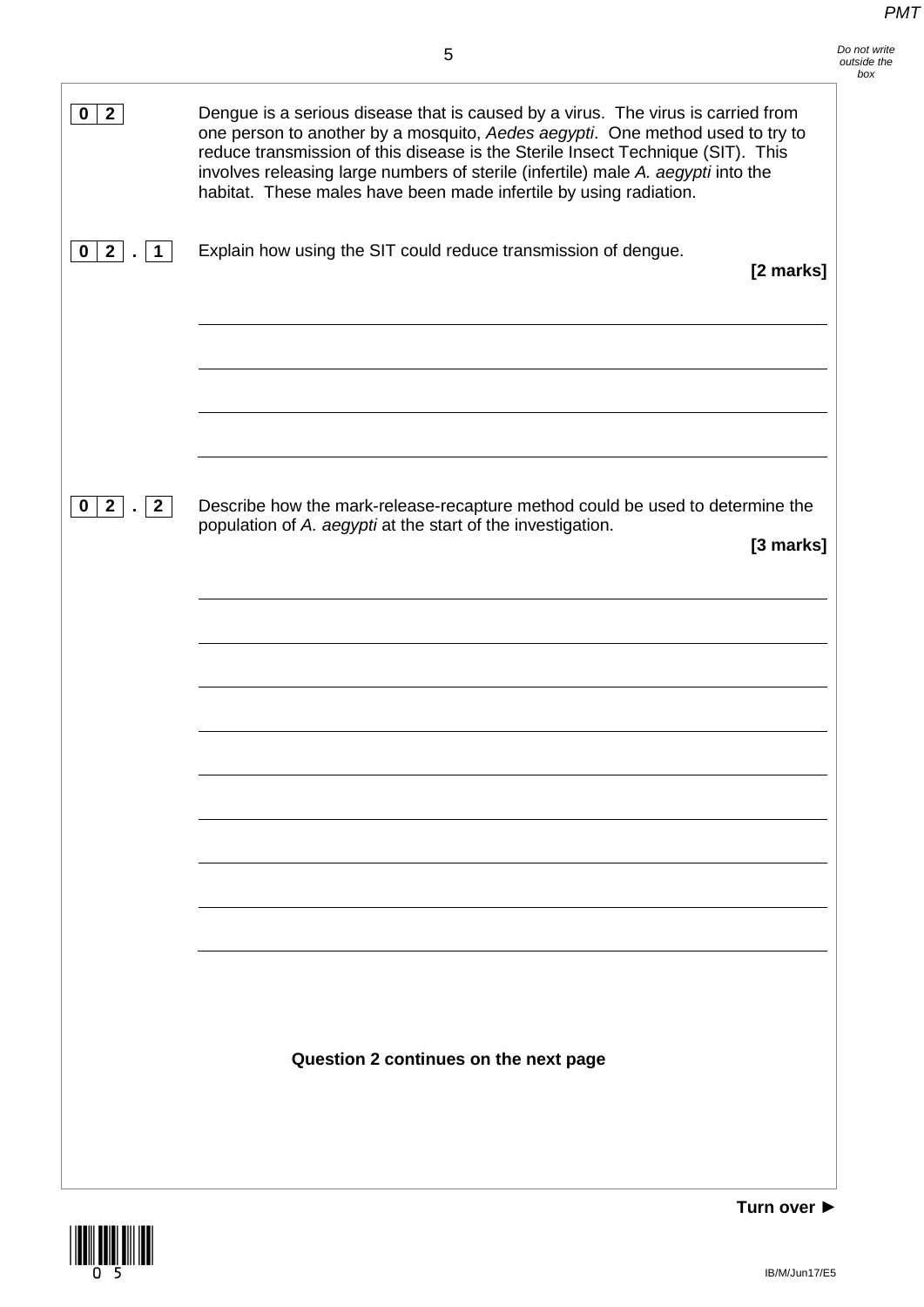

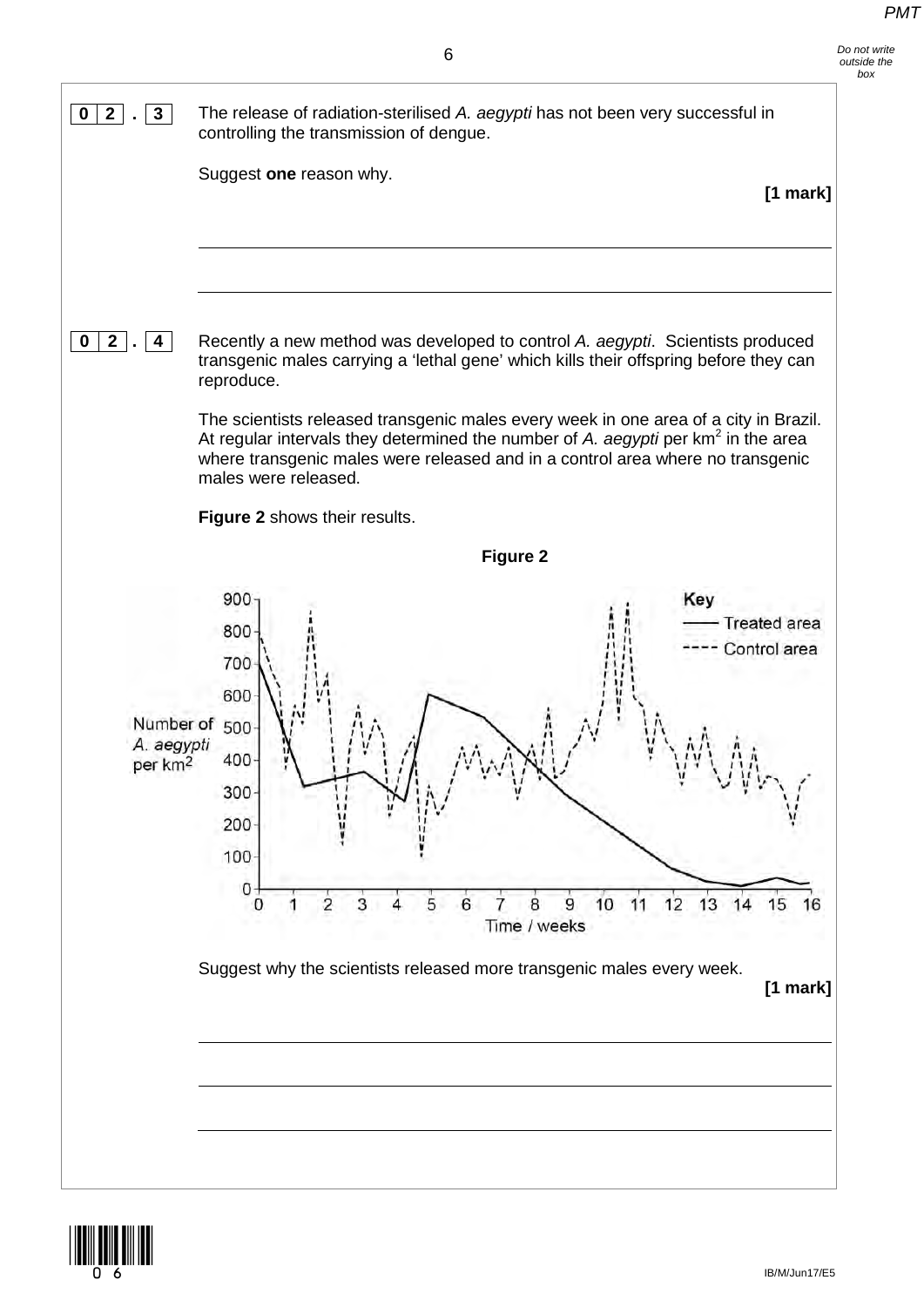**9**

**0 2 . 5** The release of transgenic males proved successful in reducing the number of *A. aegypti.* Describe how the results in **Figure 2** support this conclusion. **[2 marks]**

**Turn over for the next question**

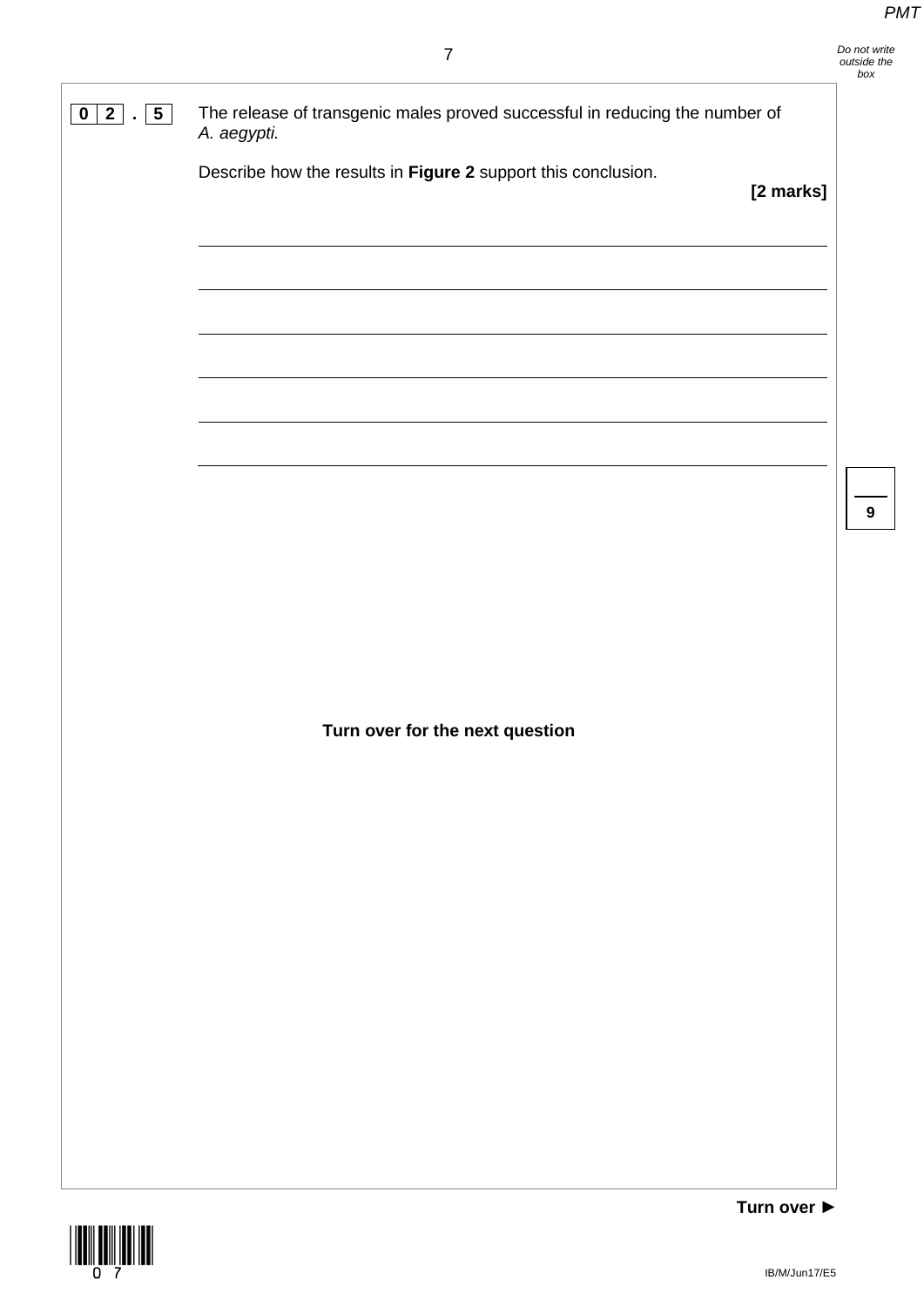*Do not write* 



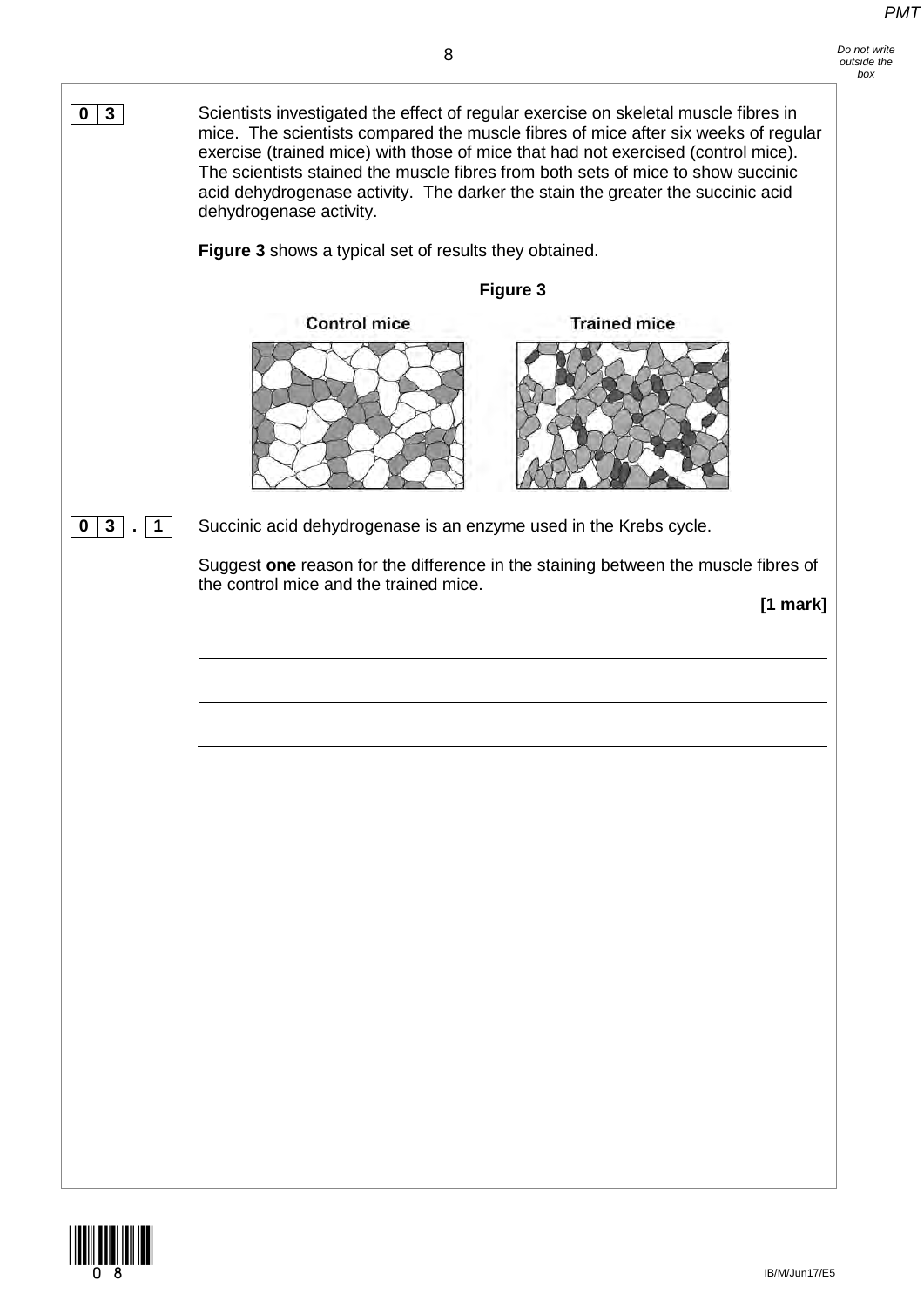| 3 <sup>1</sup><br>$2^{\circ}$<br>$\mathbf 0$ | The scientists then compared the length of time that the control mice and the<br>trained mice could carry out prolonged exercise. The trained mice were able to<br>exercise for a longer time period than control mice.                                                                                                                                                                                                                              |
|----------------------------------------------|------------------------------------------------------------------------------------------------------------------------------------------------------------------------------------------------------------------------------------------------------------------------------------------------------------------------------------------------------------------------------------------------------------------------------------------------------|
|                                              | Explain why.<br>[3 marks]                                                                                                                                                                                                                                                                                                                                                                                                                            |
|                                              |                                                                                                                                                                                                                                                                                                                                                                                                                                                      |
| $3$ . 3<br>$\mathbf 0$                       | The scientists determined the mean diameter of muscle fibres in trained mice using<br>an optical microscope to examine sections of muscle tissue. The circular area $(\pi r^2)$<br>of one field of view was 1.25 mm <sup>2</sup> . The diameter of this area was equal to the<br>diameter of 15 muscle fibres.<br>Using this information, calculate the mean diameter in um (micrometres) of muscle<br>fibres in this section of tissue<br>[2 marks] |
|                                              |                                                                                                                                                                                                                                                                                                                                                                                                                                                      |
|                                              | $Answer =$<br>μm<br>Question 3 continues on the next page                                                                                                                                                                                                                                                                                                                                                                                            |
|                                              |                                                                                                                                                                                                                                                                                                                                                                                                                                                      |

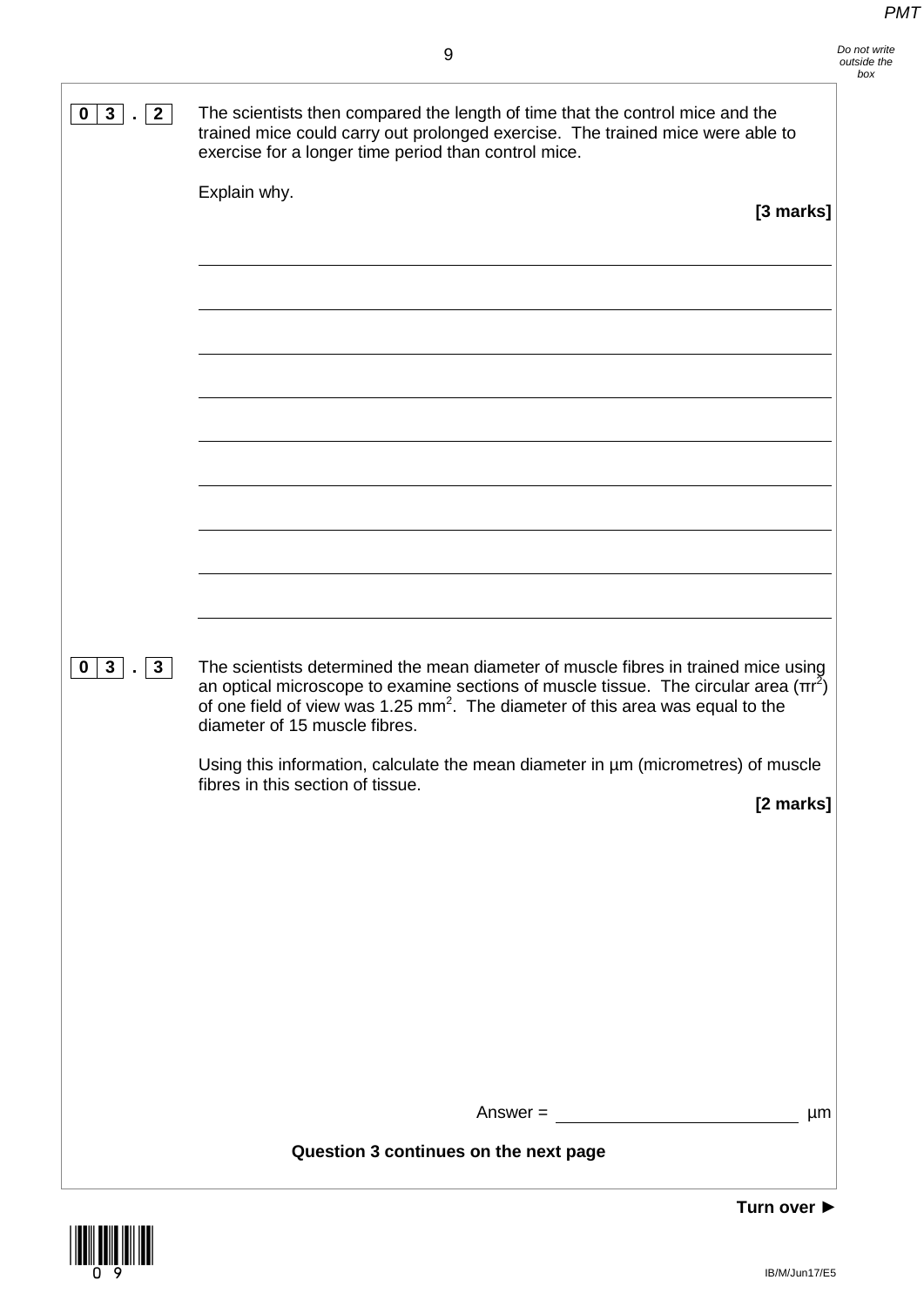*Do not write outside the box*

**0 3 . 4** The scientists also compared the diameter of samples of muscle fibres taken from





**8**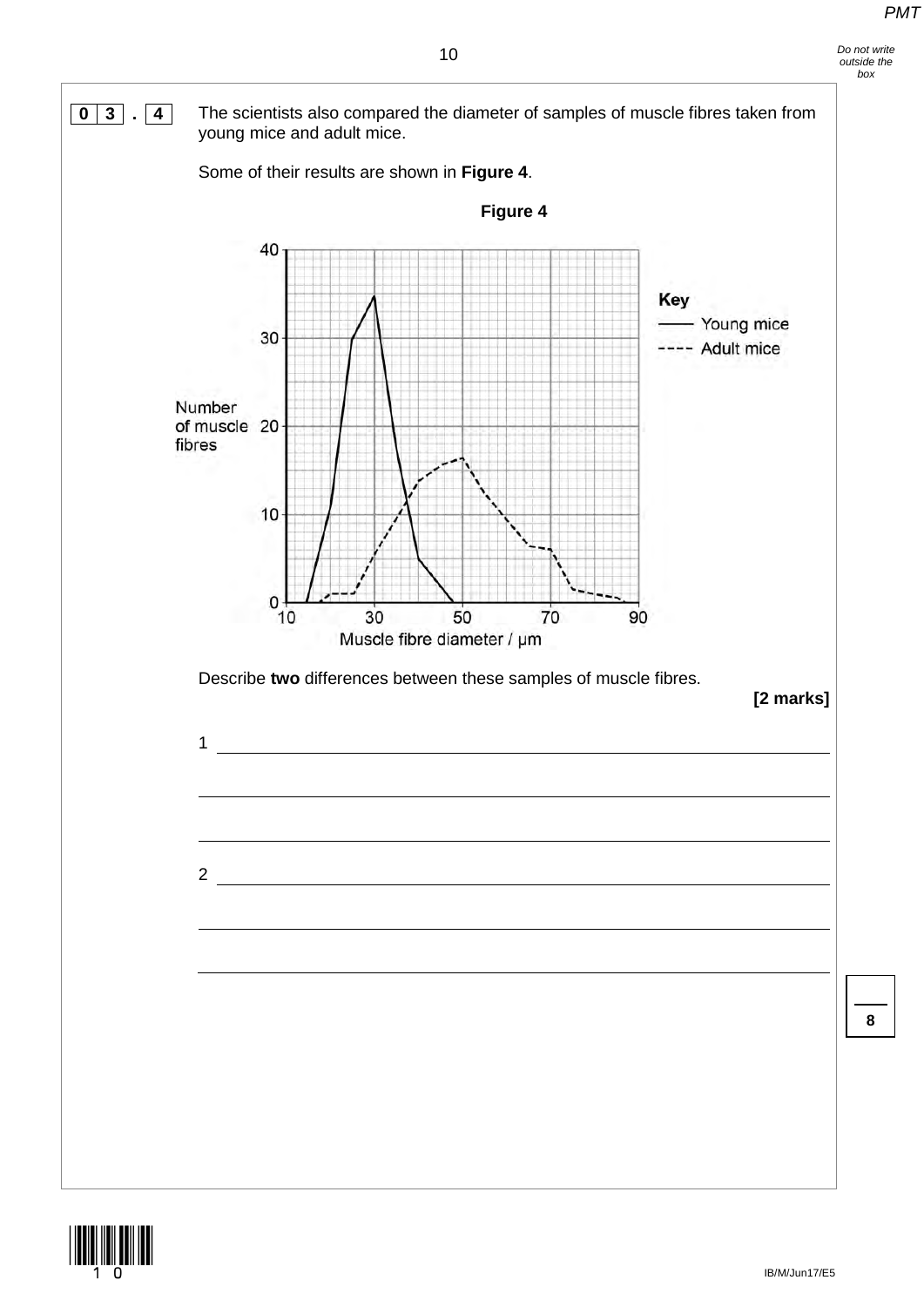*Do not write* 



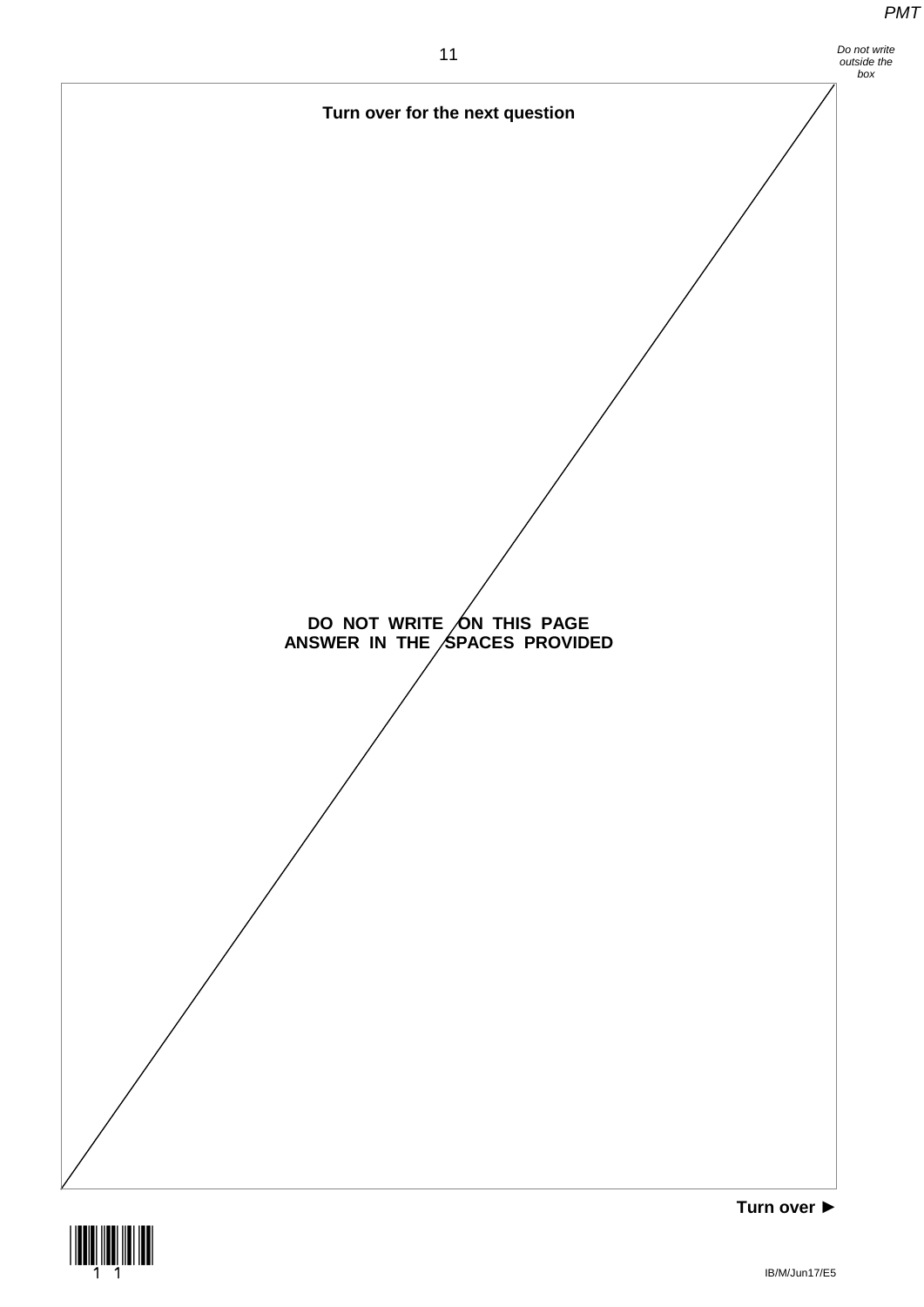**0 4** A student isolated chloroplasts from spinach leaves into a solution to form a chloroplast suspension. He used the chloroplast suspension and DCPIP solution to investigate the light-dependent reaction of photosynthesis. DCPIP solution is blue when oxidised and colourless when reduced.

The student set up three test tubes as follows:

- **Tube 1** 1 cm<sup>3</sup> of solution without chloroplasts and 9 cm<sup>3</sup> of DCPIP solution in light.
- **Tube 2** 1 cm<sup>3</sup> of chloroplast suspension and 9 cm<sup>3</sup> of DCPIP solution in darkness.
- **Tube 3** 1 cm<sup>3</sup> of chloroplast suspension and 9 cm<sup>3</sup> of DCPIP solution in light.

The student recorded the colour of the DCPIP in each of the tubes at the start and after the tubes had been left at 20 °C for 30 minutes.

His results are shown in **Table 1**.

## **Table 1**

| <b>Tube</b> | <b>Colour of DCPIP in tube</b> |                  |  |
|-------------|--------------------------------|------------------|--|
|             | At start                       | After 30 minutes |  |
|             | blue                           | blue             |  |
| 2           | blue                           | blue             |  |
| 3           | blue                           | colourless       |  |

**0 4 . 1** The solution that the student used to produce the chloroplast suspension had the same water potential as the chloroplasts.

Explain why it was important that these water potentials were the same.

**[2 marks]**

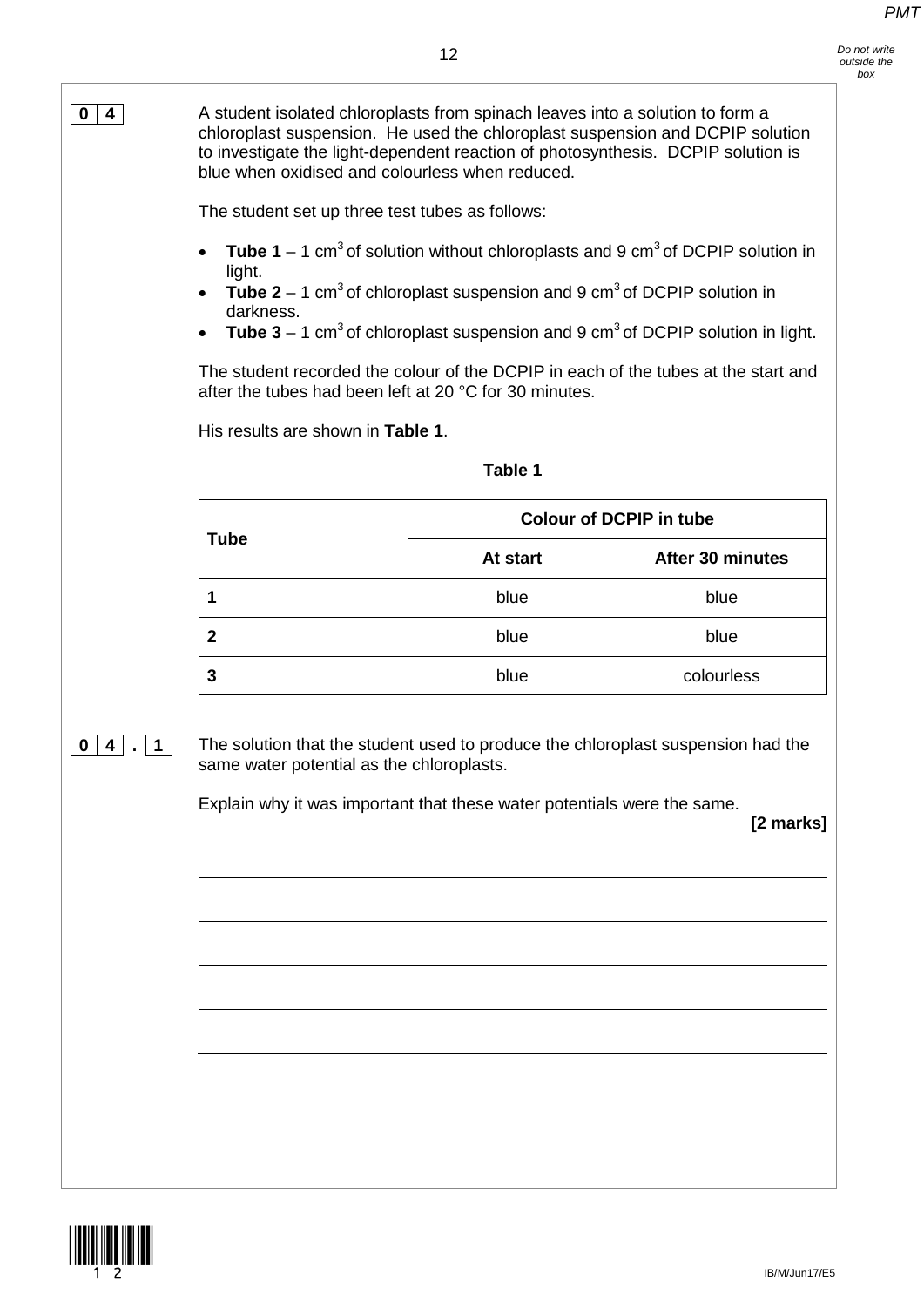*Do not write outside the box*

| $\mathbf{2}$<br>0<br>$\overline{4}$<br>$\blacksquare$ | Explain why the student set up Tube 1.<br>[2 marks]                                                                                                                                                                                                                                |  |
|-------------------------------------------------------|------------------------------------------------------------------------------------------------------------------------------------------------------------------------------------------------------------------------------------------------------------------------------------|--|
|                                                       |                                                                                                                                                                                                                                                                                    |  |
|                                                       |                                                                                                                                                                                                                                                                                    |  |
| $0  4 $ . 3                                           | Explain the results in Tube 3.<br>[2 marks]                                                                                                                                                                                                                                        |  |
|                                                       |                                                                                                                                                                                                                                                                                    |  |
|                                                       |                                                                                                                                                                                                                                                                                    |  |
|                                                       |                                                                                                                                                                                                                                                                                    |  |
| $0  4 $ . 4                                           | The student evaluated the effectiveness of different chemicals as weed-killers by<br>assessing their ability to prevent the decolourisation of DCPIP in chloroplast<br>suspensions.                                                                                                |  |
|                                                       | He added different concentrations of each chemical to illuminated chloroplast<br>suspensions containing DCPIP. He then determined the IC <sub>50</sub> for each chemical.<br>The $IC_{50}$ is the concentration of chemical which inhibits the decolourisation of<br>DCPIP by 50%. |  |
|                                                       | Explain the advantage of the student using the $IC_{50}$ in this investigation.<br>[1 mark]                                                                                                                                                                                        |  |
|                                                       |                                                                                                                                                                                                                                                                                    |  |
|                                                       |                                                                                                                                                                                                                                                                                    |  |
|                                                       | Question 4 continues on the next page                                                                                                                                                                                                                                              |  |
|                                                       |                                                                                                                                                                                                                                                                                    |  |
|                                                       |                                                                                                                                                                                                                                                                                    |  |

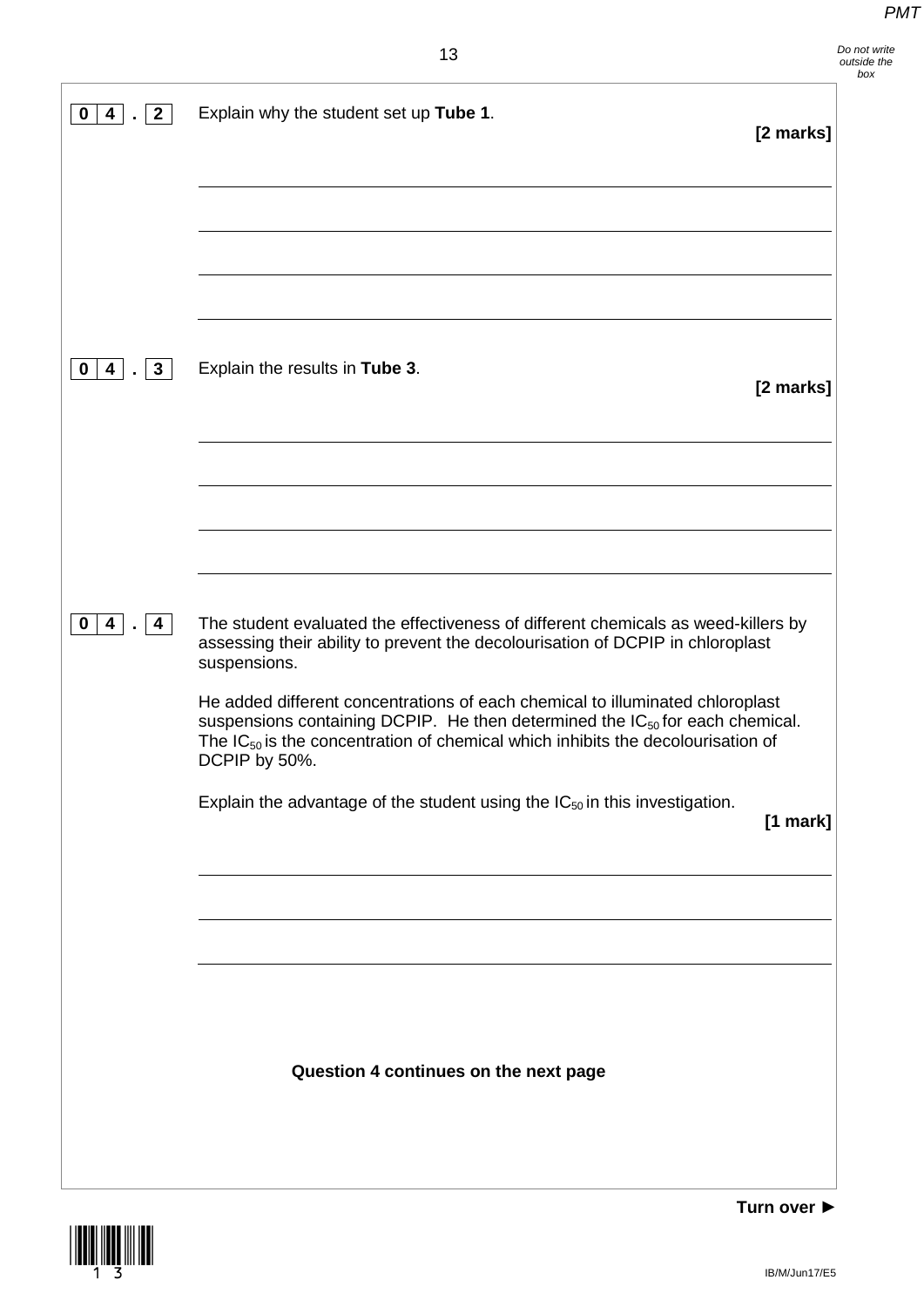**9**



**0 4 . 5** Explain how chemicals which inhibit the decolourisation of DCPIP could slow the growth of weeds. **[2 marks]**

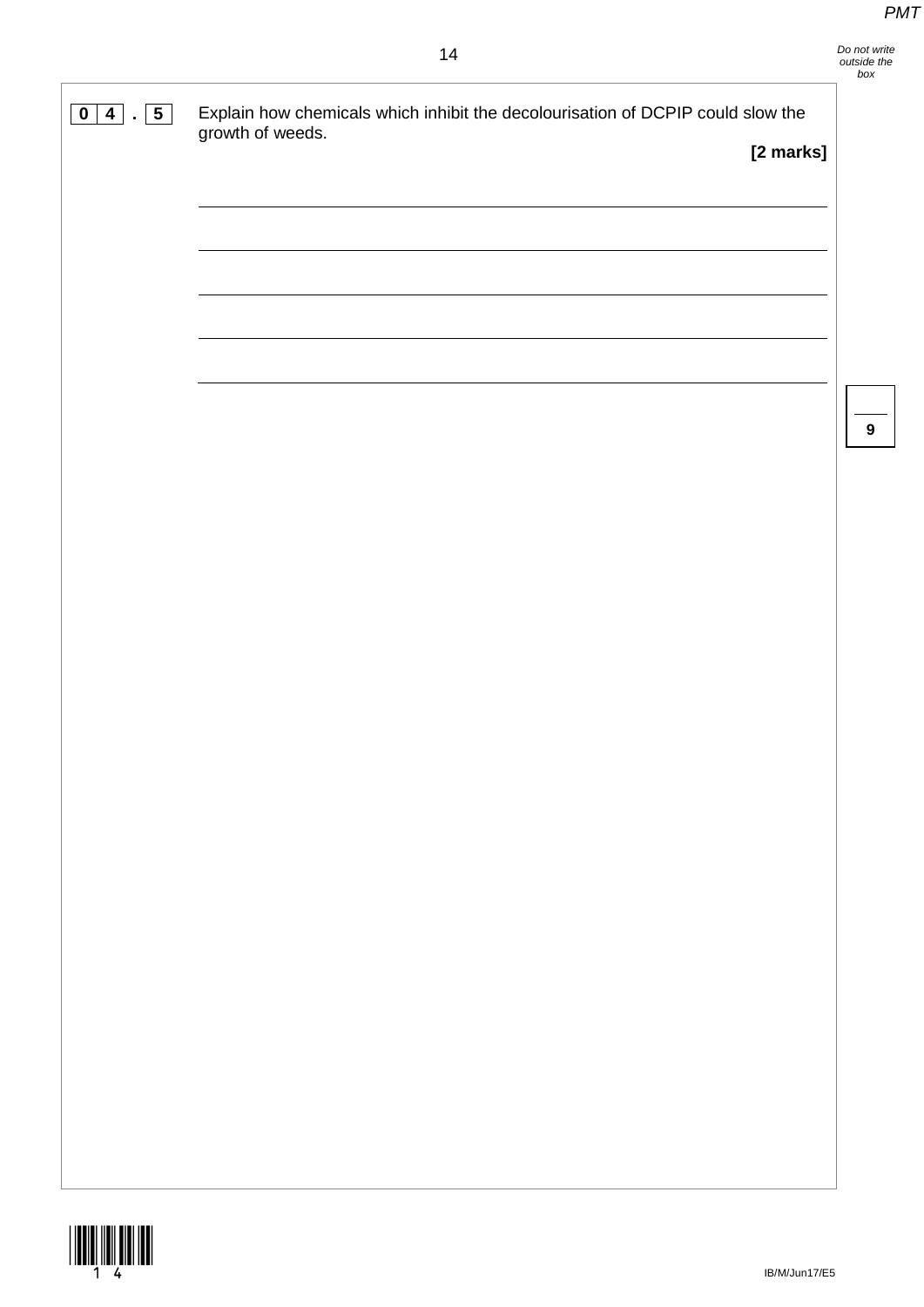

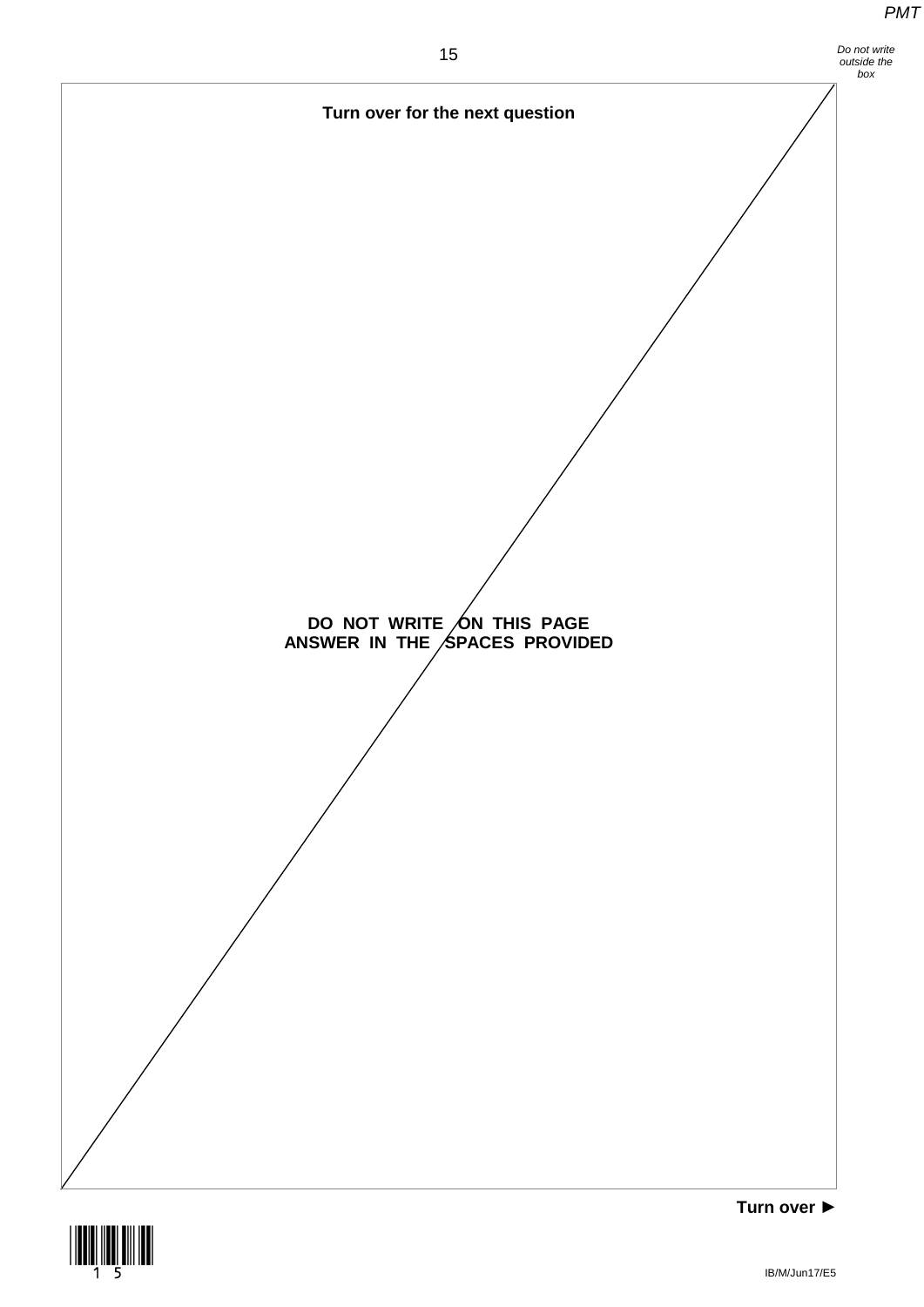| 5<br>0                              |                                 |                                                |                                                            | Arbuscular mycorrhiza fungi (AMF) are fungi which grow on, and into, the roots of<br>plants. AMF can increase the uptake of inorganic ions such as phosphate.                                                                                                                                                                                           |
|-------------------------------------|---------------------------------|------------------------------------------------|------------------------------------------------------------|---------------------------------------------------------------------------------------------------------------------------------------------------------------------------------------------------------------------------------------------------------------------------------------------------------------------------------------------------------|
| 5<br>0                              |                                 |                                                |                                                            | Suggest one way in which an increase in the uptake of phosphate could increase                                                                                                                                                                                                                                                                          |
|                                     | plant growth.                   |                                                |                                                            | $[1$ mark]                                                                                                                                                                                                                                                                                                                                              |
| 5<br>0<br>$\mathbf{2}$              |                                 |                                                |                                                            | Suggest one way in which AMF may benefit from their association with plants.                                                                                                                                                                                                                                                                            |
|                                     |                                 |                                                |                                                            | $[1$ mark]                                                                                                                                                                                                                                                                                                                                              |
| 5 <sup>1</sup><br>0<br>$\mathbf{3}$ |                                 | containing different phosphate concentrations. |                                                            | Scientists investigated the effects of different AMF species on the productivity of<br>the plant community of a prairie grassland ecosystem when growing in/on soil                                                                                                                                                                                     |
|                                     | biomass for each plot.          |                                                |                                                            | The scientists set up identical plots of prairie grassland soil containing seeds of the<br>plant species found in the ecosystem. The scientists added different AMF species<br>and different concentrations of phosphate to particular plots. Control plots without<br>AMF species were also set up. After 20 weeks the scientists determined the shoot |
|                                     |                                 |                                                | The results the scientists obtained are shown in Figure 5. |                                                                                                                                                                                                                                                                                                                                                         |
|                                     |                                 |                                                | <b>Figure 5</b>                                            |                                                                                                                                                                                                                                                                                                                                                         |
| $Log_e$ (shoot<br>biomass / g)      | 4.0<br>3.0<br>2.0<br>1.0<br>0.0 |                                                |                                                            | Key<br>No AMF (control)<br>Scutellospora fulgida<br>Entrophospora infrequens<br>Glomus claroideum                                                                                                                                                                                                                                                       |
|                                     |                                 | Normal soil<br>phosphate<br>concentration      | $2 \times$ soil<br>phosphate<br>concentration              |                                                                                                                                                                                                                                                                                                                                                         |

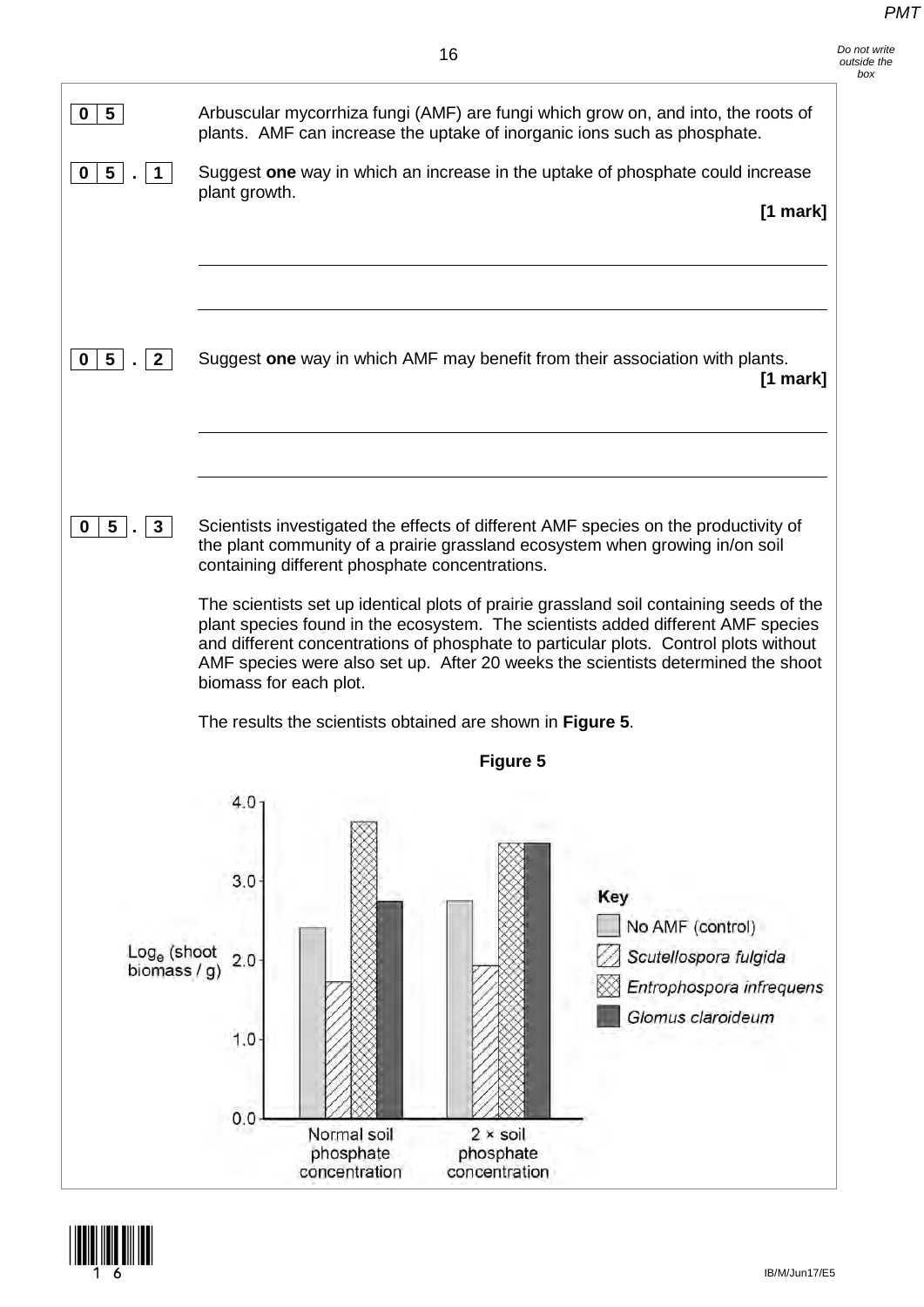*Do not write outside the box*

|                                                                                  | Explain why an increase in shoot biomass can be taken as a measurement of<br>net primary productivity.<br>[2 marks]                             |
|----------------------------------------------------------------------------------|-------------------------------------------------------------------------------------------------------------------------------------------------|
|                                                                                  |                                                                                                                                                 |
|                                                                                  |                                                                                                                                                 |
| $\begin{array}{ c c c } \hline \textbf{0} & \textbf{5} & \textbf{4} \end{array}$ | Using the data from Figure 5, evaluate the effect on plant productivity of adding<br>AMF species and adding phosphate to the soil.<br>[4 marks] |
|                                                                                  |                                                                                                                                                 |
|                                                                                  |                                                                                                                                                 |
|                                                                                  |                                                                                                                                                 |
|                                                                                  |                                                                                                                                                 |
|                                                                                  |                                                                                                                                                 |
|                                                                                  | Question 5 continues on the next page                                                                                                           |

 $\frac{1}{2}$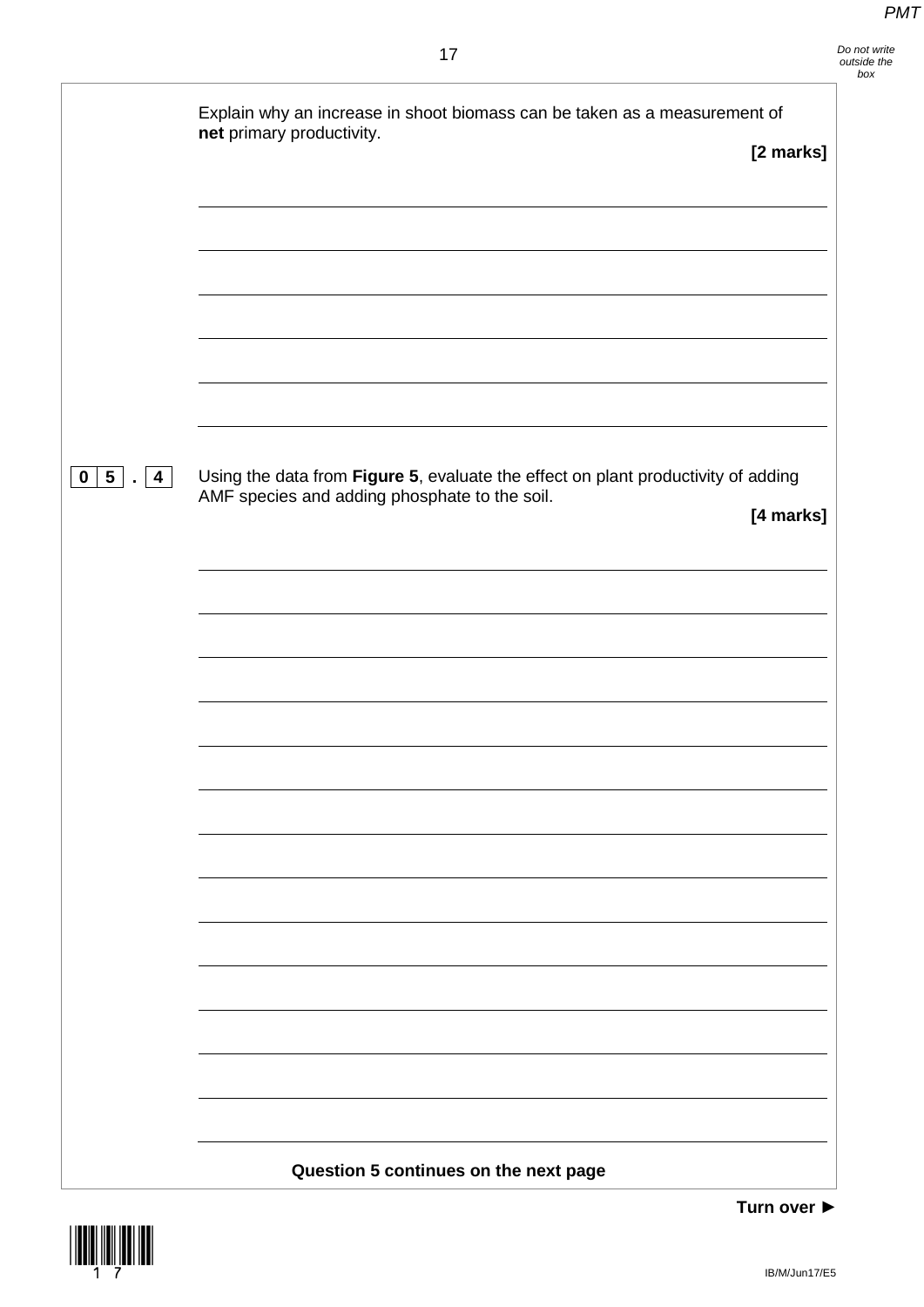*Do not write outside the box*

**0 5 5** Using the e<sup>x</sup> button on your calculator, determine the rate of shoot biomass production in grams per day for the control plot in soil with normal phosphate concentration.

**[2 marks]**

Answer =  $\frac{1}{\sqrt{1-\frac{1}{2}}\sqrt{1-\frac{1}{2}}\sqrt{1-\frac{1}{2}}\sqrt{1-\frac{1}{2}}}}$  g day<sup>-1</sup>

**10**

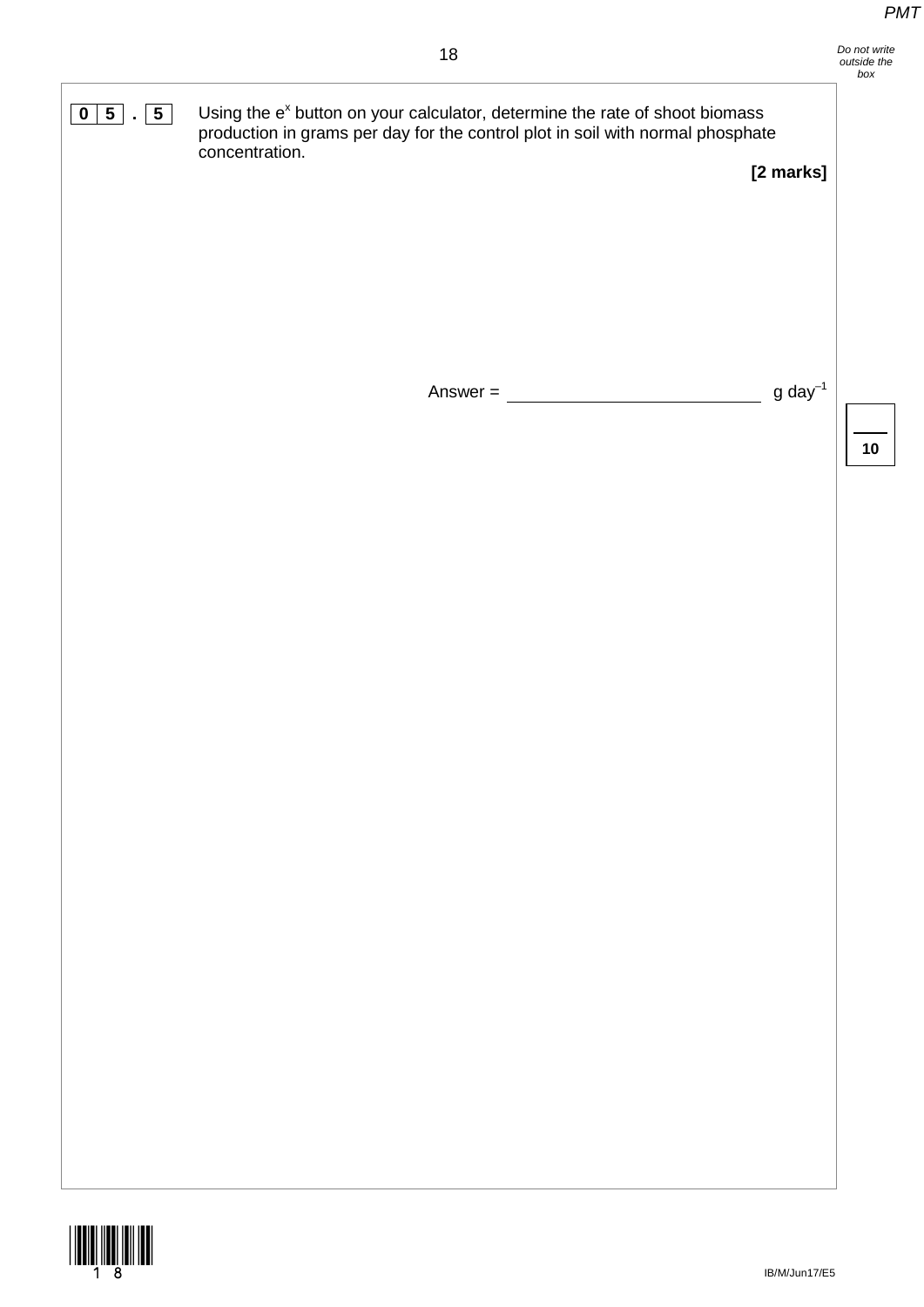| Each year, a few people with type I diabetes are given a pancreas transplant.<br>Pancreas transplants are not used to treat people with type II diabetes. |
|-----------------------------------------------------------------------------------------------------------------------------------------------------------|
| Give two reasons why pancreas transplants are not used for the treatment of type II<br>diabetes.                                                          |
| [2 marks]                                                                                                                                                 |
| 1                                                                                                                                                         |
|                                                                                                                                                           |
| <u> 1989 - Johann Stoff, fransk politik (d. 1989)</u><br>$\overline{2}$                                                                                   |
|                                                                                                                                                           |
|                                                                                                                                                           |
| The pancreas produces the hormone insulin.                                                                                                                |
| Put a tick $(\checkmark)$ in the box next to the statement which describes incorrectly the<br>action of insulin.<br>$[1$ mark]                            |
| Activates enzymes involved in the conversion of glucose to<br>glycogen.                                                                                   |
| Controls the uptake of glucose by regulating the inclusion of<br>channel proteins in the surface membranes of target cells.                               |
| Attaches to receptors on the surfaces of target cells.                                                                                                    |
| Activates enzymes involved in the conversion of glycerol to<br>glucose.                                                                                   |
|                                                                                                                                                           |
| Question 6 continues on the next page                                                                                                                     |
|                                                                                                                                                           |
|                                                                                                                                                           |
|                                                                                                                                                           |

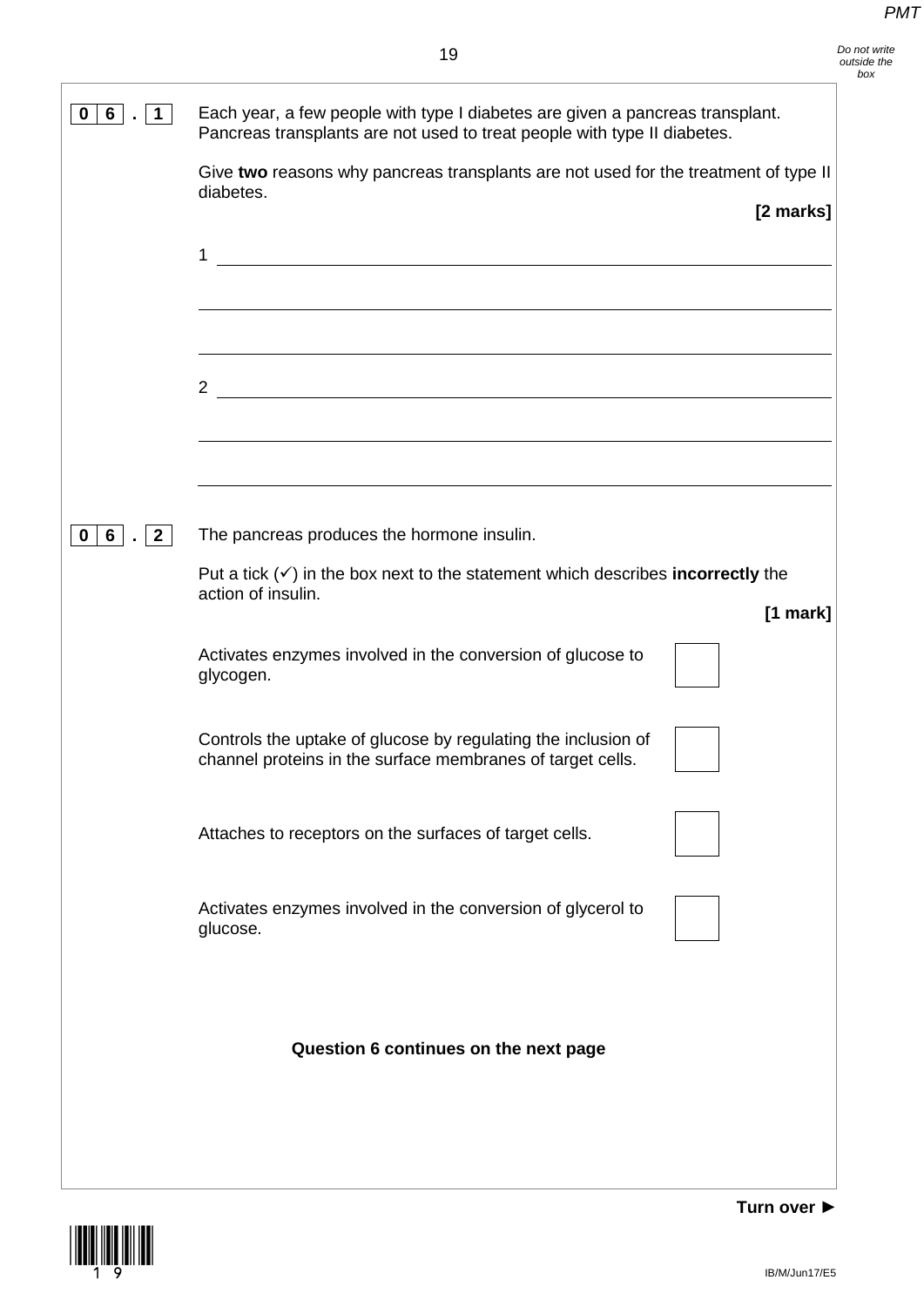**0 6 . 3** Scientists investigated the use of induced pluripotent stem cells (iPS cells) to treat type I diabetes in mice. The scientists used four transcription factors to reprogramme skin cells to form iPS cells. The scientists then stimulated the *in vitro* differentiation of iPS cells into pancreatic cells.

The scientists set up three experimental groups:

- Group **A** 30 mice with type I diabetes received pancreatic cell transplants derived from iPS cells.
- Group **B** 30 mice with type I diabetes were left untreated.
- Group **C** 30 mice without diabetes were left untreated.

The scientists measured the blood glucose concentration of all the mice on a weekly basis for 12 weeks.

The results the scientists obtained are shown in **Figure 6**.



**Figure 6**

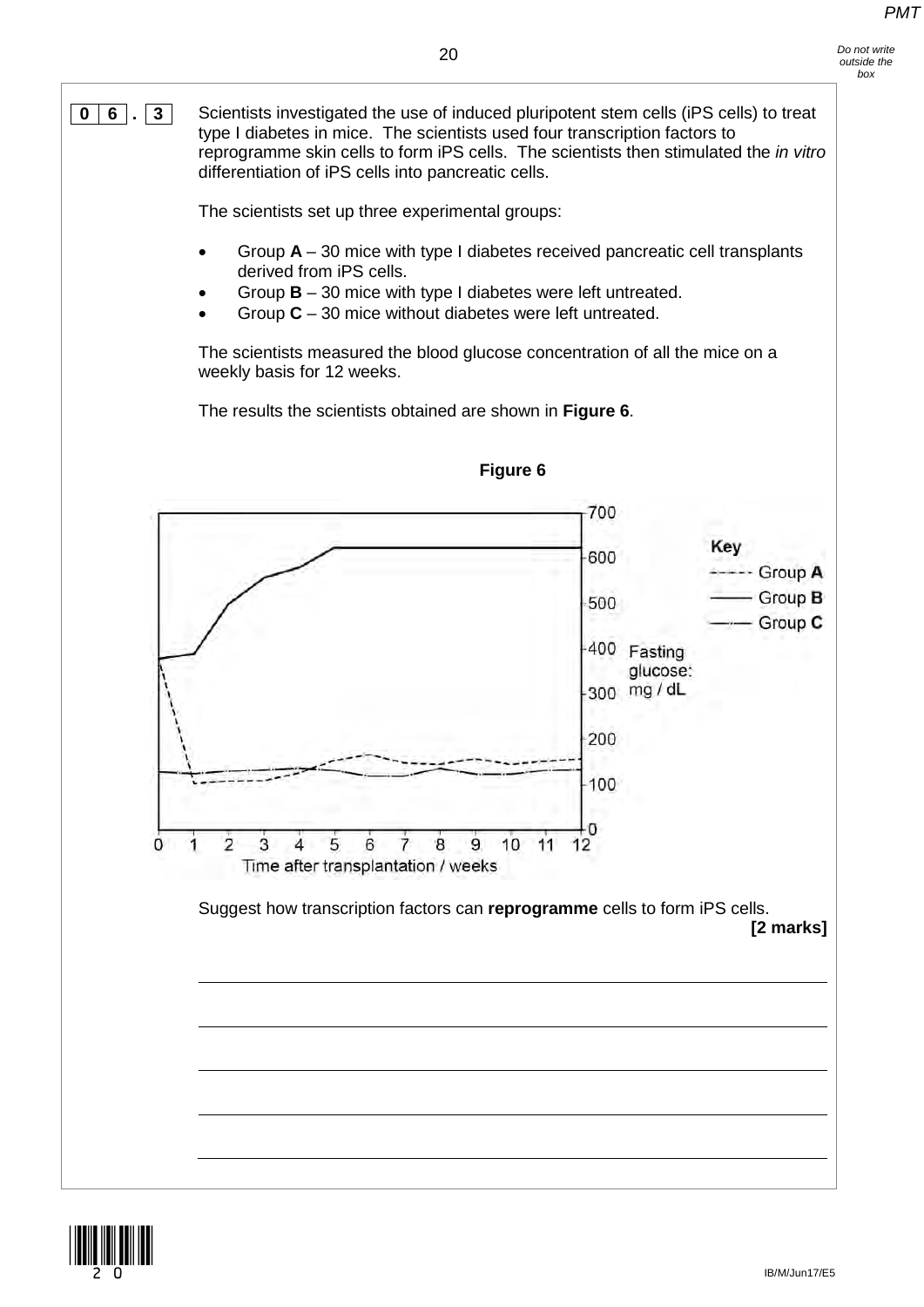**9**

| 0 6 <br>$\vert$ 4<br>$\mathbf{r}$ | Using all the information provided, evaluate the use of iPS cells to treat<br>type I diabetes in humans. | [4 marks] |
|-----------------------------------|----------------------------------------------------------------------------------------------------------|-----------|
|                                   |                                                                                                          |           |
|                                   |                                                                                                          |           |
|                                   |                                                                                                          |           |
|                                   |                                                                                                          |           |
|                                   |                                                                                                          |           |
|                                   |                                                                                                          |           |
|                                   |                                                                                                          |           |
|                                   |                                                                                                          |           |
|                                   |                                                                                                          |           |
|                                   |                                                                                                          |           |
|                                   |                                                                                                          |           |
|                                   |                                                                                                          |           |
|                                   |                                                                                                          |           |
|                                   |                                                                                                          |           |
|                                   |                                                                                                          |           |
|                                   |                                                                                                          |           |
|                                   | Turn over for the next question                                                                          |           |
|                                   |                                                                                                          |           |
|                                   |                                                                                                          |           |
|                                   |                                                                                                          |           |
|                                   |                                                                                                          |           |
|                                   |                                                                                                          |           |
|                                   |                                                                                                          |           |
|                                   |                                                                                                          |           |
|                                   |                                                                                                          |           |



 $\overline{\phantom{a}}$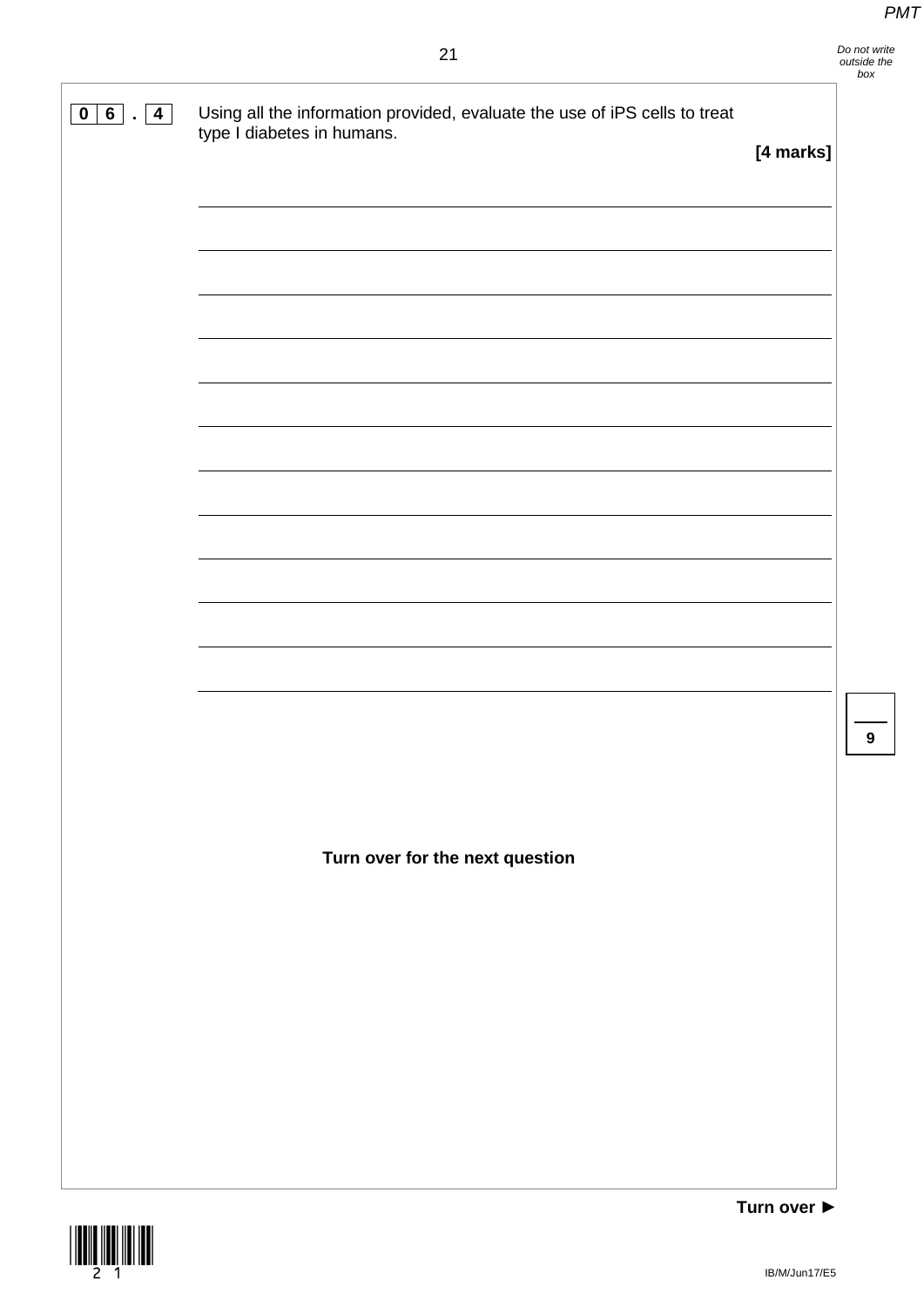*Do not write* 

## 22

| $\overline{7}$<br>$\vert$ 1                       | What is meant by the term phenotype? |                                                                                                                       |                                                                                     | [2 marks] |
|---------------------------------------------------|--------------------------------------|-----------------------------------------------------------------------------------------------------------------------|-------------------------------------------------------------------------------------|-----------|
|                                                   |                                      |                                                                                                                       |                                                                                     |           |
|                                                   |                                      |                                                                                                                       |                                                                                     |           |
|                                                   |                                      |                                                                                                                       |                                                                                     |           |
|                                                   |                                      |                                                                                                                       |                                                                                     |           |
|                                                   |                                      |                                                                                                                       |                                                                                     |           |
|                                                   |                                      |                                                                                                                       |                                                                                     |           |
| $\vert 2 \vert$<br>$\overline{7}$<br>$\mathbf{r}$ |                                      |                                                                                                                       | The inheritance of fruit colour in summer squash plants is controlled by two genes, |           |
|                                                   | A and B. Each gene has two alleles.  |                                                                                                                       |                                                                                     |           |
|                                                   | summer squash plants.                |                                                                                                                       | Figure 7 shows the interaction of these two genes in controlling fruit colour in    |           |
|                                                   |                                      | Figure 7                                                                                                              |                                                                                     |           |
|                                                   |                                      | aa                                                                                                                    | в                                                                                   |           |
|                                                   |                                      |                                                                                                                       |                                                                                     |           |
|                                                   |                                      | Enzyme 1                                                                                                              | Enzyme 2                                                                            |           |
|                                                   |                                      |                                                                                                                       |                                                                                     |           |
|                                                   | White                                | Green                                                                                                                 | Yellow                                                                              |           |
|                                                   |                                      |                                                                                                                       |                                                                                     |           |
|                                                   |                                      | Inhibition                                                                                                            | No functional enzyme                                                                |           |
|                                                   |                                      |                                                                                                                       | bb                                                                                  |           |
|                                                   |                                      | Name the type of gene interaction shown in Figure 7.                                                                  |                                                                                     |           |
|                                                   |                                      |                                                                                                                       |                                                                                     | [1 mark]  |
|                                                   |                                      |                                                                                                                       |                                                                                     |           |
|                                                   |                                      |                                                                                                                       |                                                                                     |           |
|                                                   |                                      |                                                                                                                       |                                                                                     |           |
| $\vert 3 \vert$<br>$\blacksquare$                 |                                      | What fruit colour would you expect the following genotypes to have?                                                   |                                                                                     |           |
|                                                   |                                      |                                                                                                                       |                                                                                     | [1 mark]  |
| $\overline{7}$                                    | <b>AAbb</b><br>aaBB                  | <u> 1980 - Johann Barn, mars ar breithinn ar breithinn ar chomhair an t-an breithinn an dùthchan an dùthchan an d</u> |                                                                                     |           |

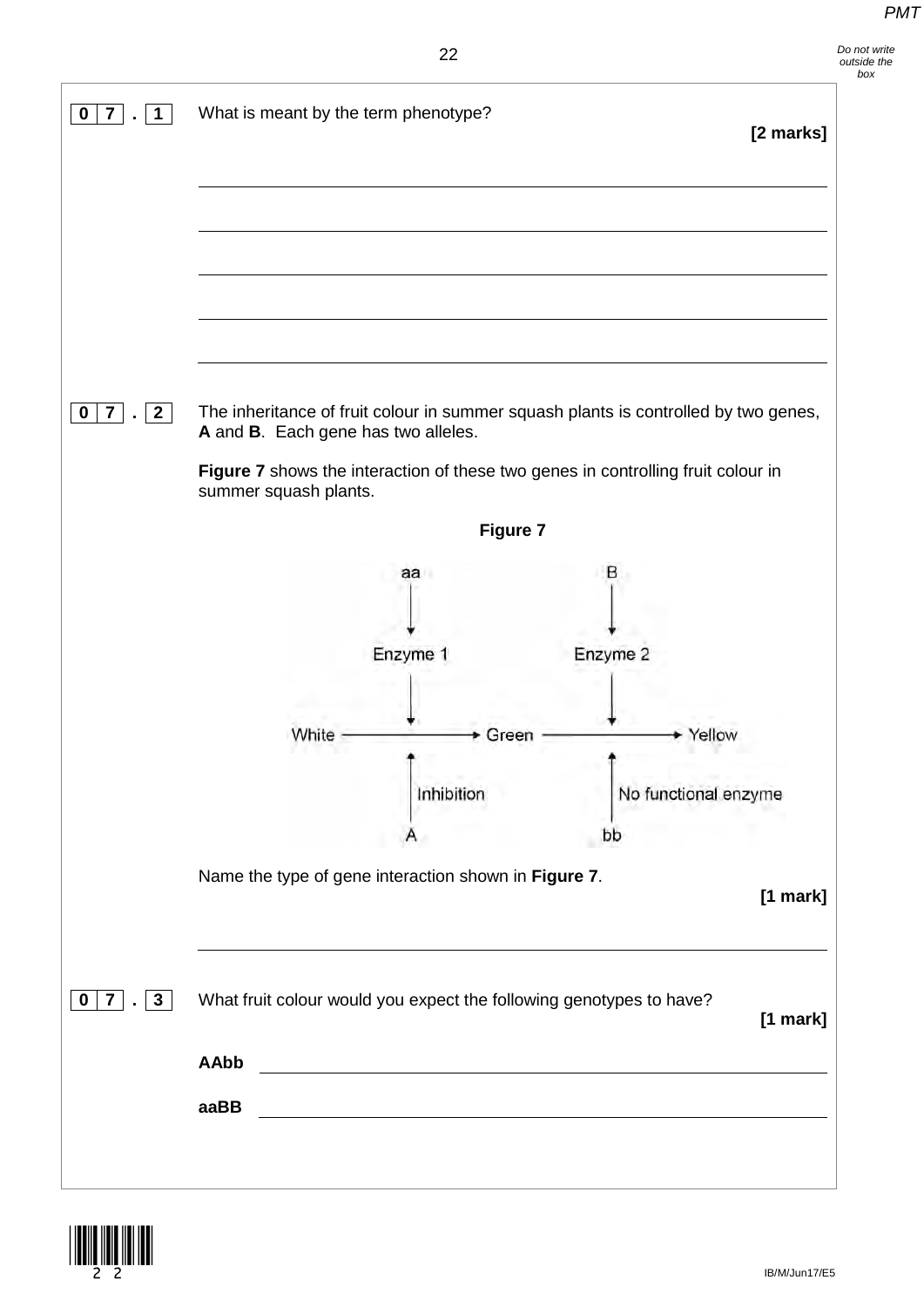|                                      | Genes A and B are not linked.                                                                                                                              |                                 |                                                                    |             |
|--------------------------------------|------------------------------------------------------------------------------------------------------------------------------------------------------------|---------------------------------|--------------------------------------------------------------------|-------------|
|                                      | Complete the genetic diagram to show all the possible genotypes and the ratio of<br>phenotypes expected in the offspring of this cross.                    |                                 |                                                                    | [3 marks]   |
|                                      | Genotypes of parents                                                                                                                                       | aabb                            | $\pmb{\times}$                                                     | AaBb        |
|                                      |                                                                                                                                                            |                                 |                                                                    |             |
|                                      |                                                                                                                                                            |                                 |                                                                    |             |
|                                      |                                                                                                                                                            |                                 |                                                                    |             |
|                                      | Genotypes of offspring                                                                                                                                     |                                 |                                                                    |             |
|                                      | Phenotypes of offspring<br>Ratio of phenotypes                                                                                                             |                                 | <u> 1980 - Johann Barbara, martxa amerikan personal (h. 1980).</u> |             |
| 5 <br>7 <sup>1</sup><br>$\mathbf{0}$ | A population of summer squash plants produced only green and yellow fruit. The                                                                             |                                 |                                                                    |             |
|                                      | percentage of plants producing yellow fruit in this population was 36%.<br>Use the Hardy-Weinberg equation to calculate the percentage of plants that were |                                 |                                                                    |             |
|                                      | heterozygous for gene B.                                                                                                                                   |                                 |                                                                    | [2 marks]   |
|                                      |                                                                                                                                                            |                                 |                                                                    |             |
|                                      |                                                                                                                                                            |                                 |                                                                    |             |
|                                      |                                                                                                                                                            |                                 |                                                                    |             |
|                                      |                                                                                                                                                            |                                 |                                                                    |             |
|                                      |                                                                                                                                                            |                                 | $Answer =$                                                         | $\%$        |
|                                      |                                                                                                                                                            |                                 |                                                                    | 9           |
|                                      |                                                                                                                                                            | Turn over for the next question |                                                                    |             |
|                                      |                                                                                                                                                            |                                 |                                                                    |             |
|                                      |                                                                                                                                                            |                                 |                                                                    | Turn over ▶ |

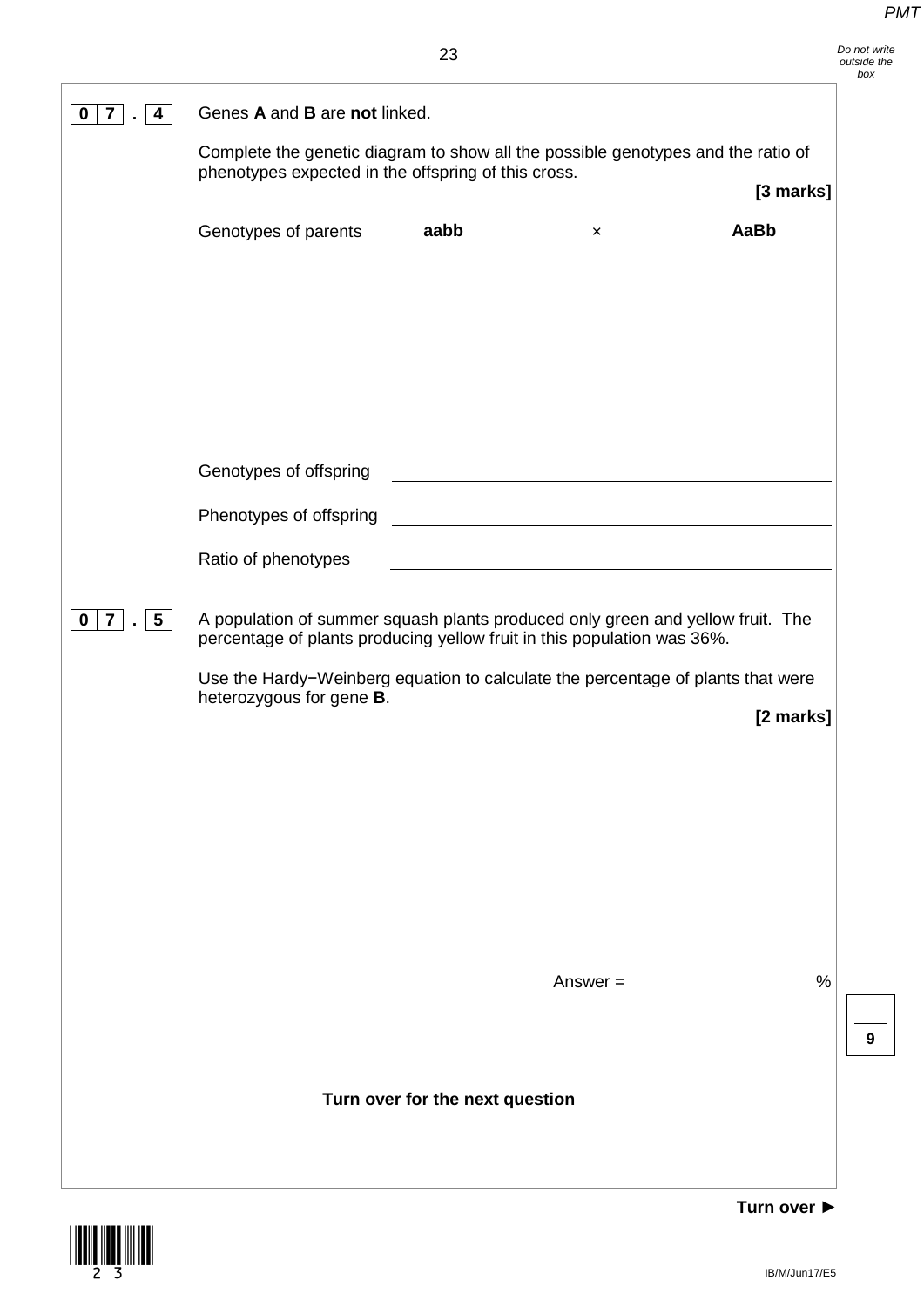

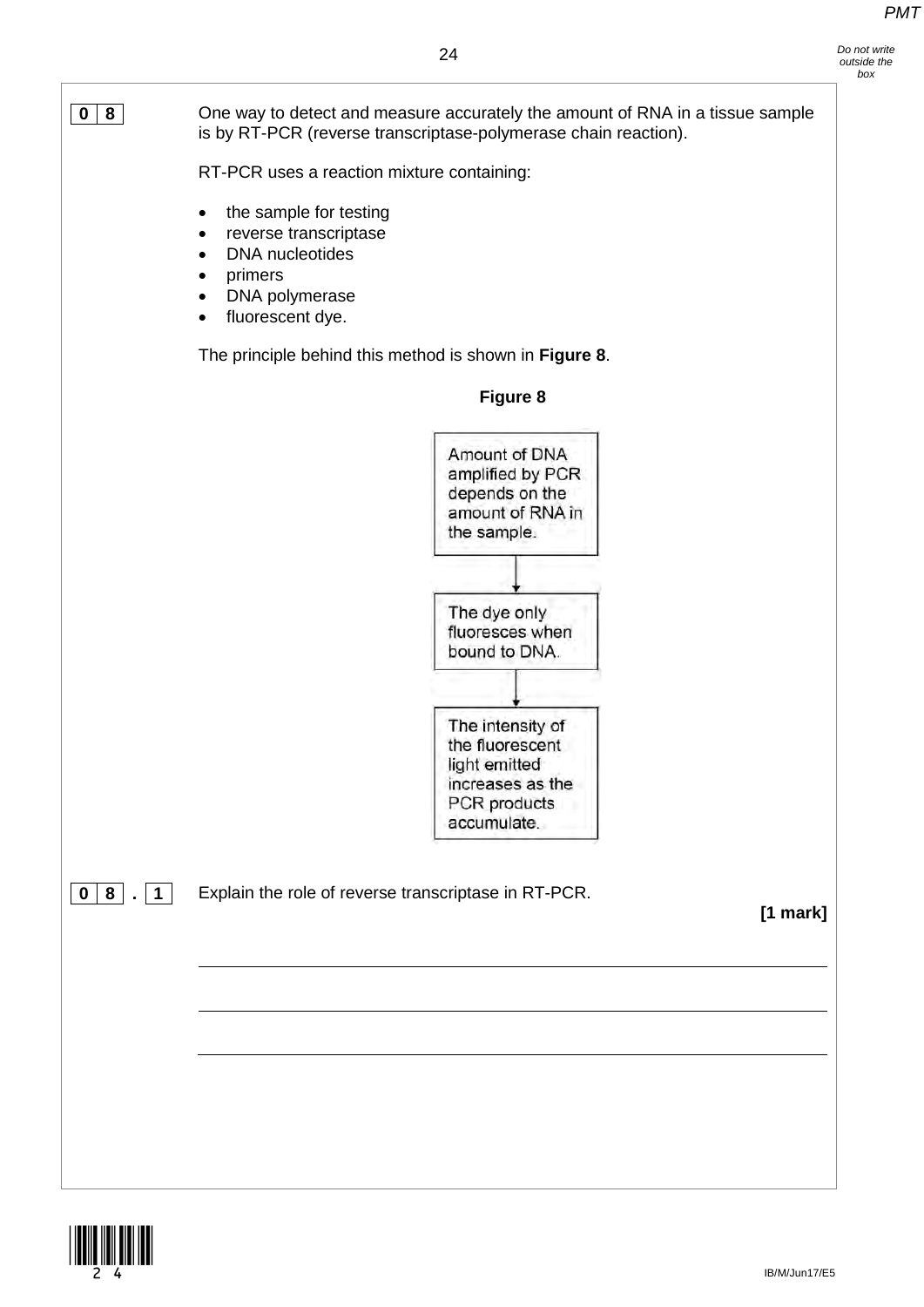| $\vert$ 2<br>8 <sup>1</sup><br>$\mathbf 0$<br>$\sim$ 1                                           | Explain the role of DNA polymerase in RT-PCR.                                                                         | $[1$ mark]  |
|--------------------------------------------------------------------------------------------------|-----------------------------------------------------------------------------------------------------------------------|-------------|
|                                                                                                  |                                                                                                                       |             |
| $\begin{array}{ c c c c c }\hline \textbf{0} & \textbf{8} & . & \textbf{3} \ \hline \end{array}$ | Any DNA in the sample is hydrolysed by enzymes before the sample is added to<br>the reaction mixture.<br>Explain why. | [2 marks]   |
|                                                                                                  |                                                                                                                       |             |
|                                                                                                  |                                                                                                                       |             |
|                                                                                                  |                                                                                                                       |             |
|                                                                                                  |                                                                                                                       |             |
|                                                                                                  | Question 8 continues on the next page                                                                                 |             |
|                                                                                                  |                                                                                                                       |             |
|                                                                                                  |                                                                                                                       |             |
|                                                                                                  |                                                                                                                       | Turn over b |

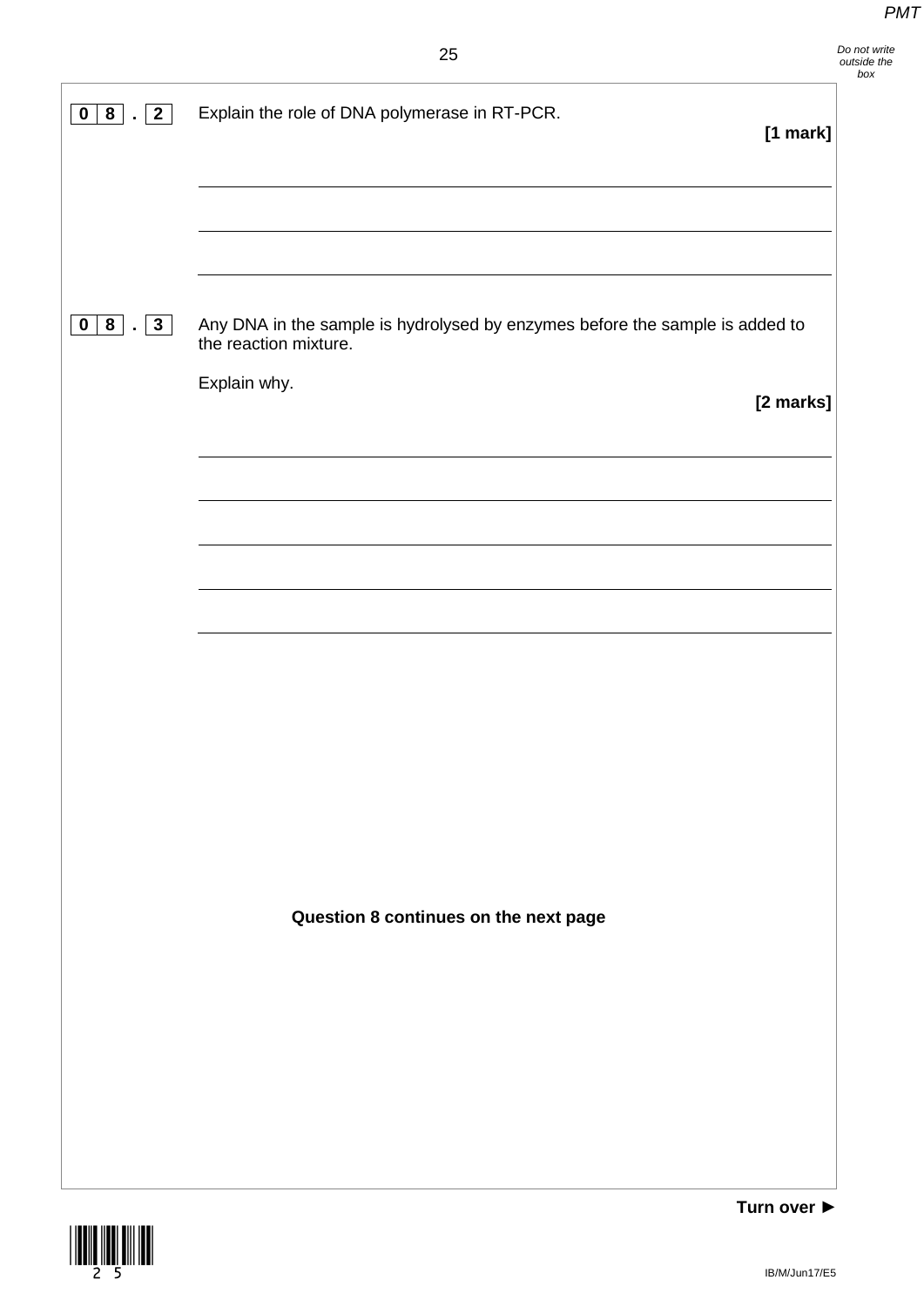

Answer =

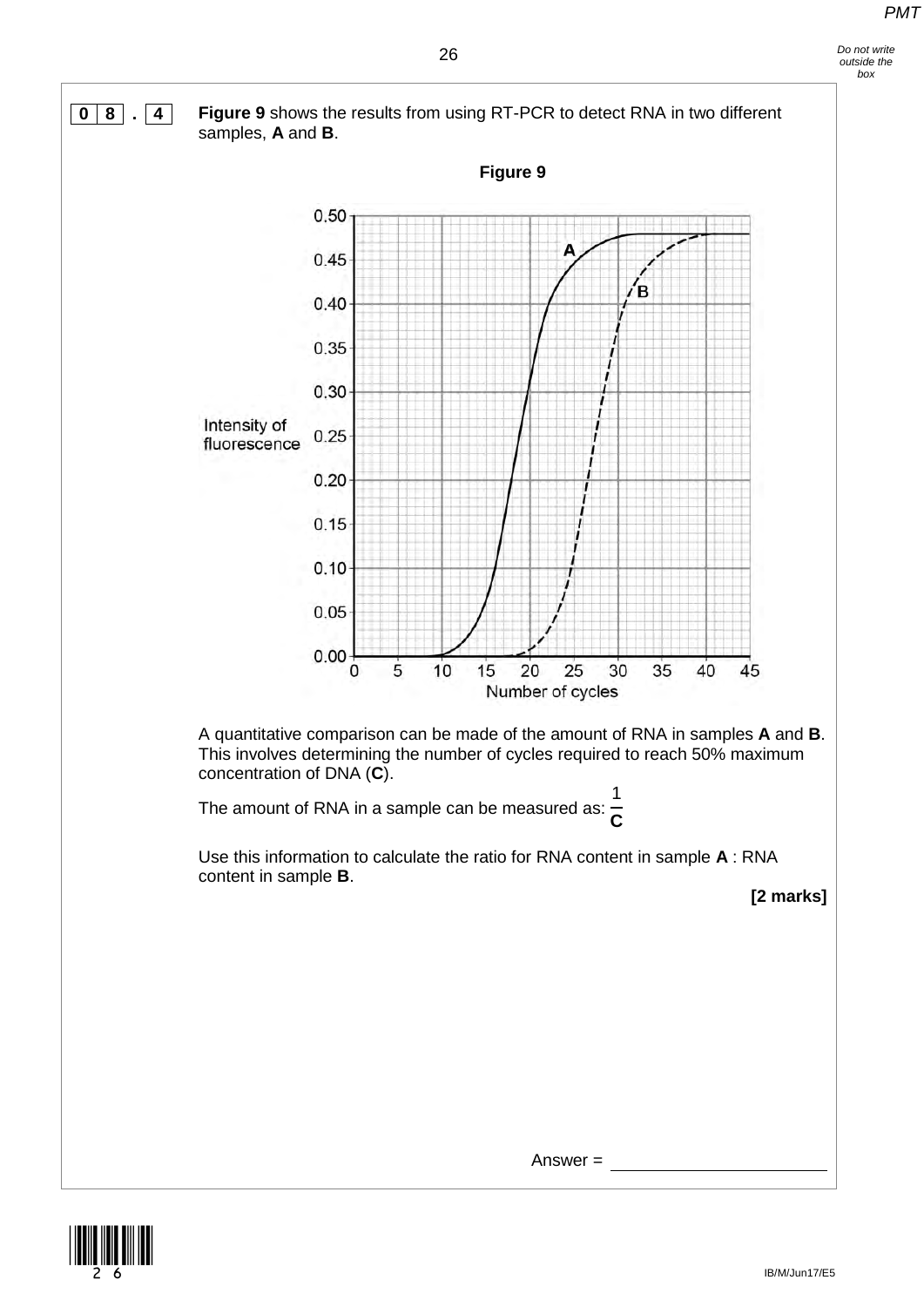| $5\phantom{.0}$<br>8<br>$\mathbf 0$ | Suggest one reason why DNA replication stops in the polymerase chain reaction.<br>[1 mark]                                                 |   |
|-------------------------------------|--------------------------------------------------------------------------------------------------------------------------------------------|---|
|                                     |                                                                                                                                            |   |
|                                     |                                                                                                                                            |   |
| 0 8 .6                              | Scientists have used the RT-PCR method to detect the presence of different RNA<br>viruses in patients suffering from respiratory diseases. |   |
|                                     | The scientists produced a variety of primers for this procedure.                                                                           |   |
|                                     | Explain why.<br>[2 marks]                                                                                                                  |   |
|                                     |                                                                                                                                            |   |
|                                     |                                                                                                                                            |   |
|                                     |                                                                                                                                            |   |
|                                     |                                                                                                                                            |   |
|                                     |                                                                                                                                            |   |
|                                     |                                                                                                                                            | 9 |
|                                     |                                                                                                                                            |   |
|                                     |                                                                                                                                            |   |
|                                     | Turn over for the next question                                                                                                            |   |
|                                     |                                                                                                                                            |   |
|                                     |                                                                                                                                            |   |
|                                     |                                                                                                                                            |   |
|                                     |                                                                                                                                            |   |
|                                     |                                                                                                                                            |   |
|                                     |                                                                                                                                            |   |
|                                     |                                                                                                                                            |   |

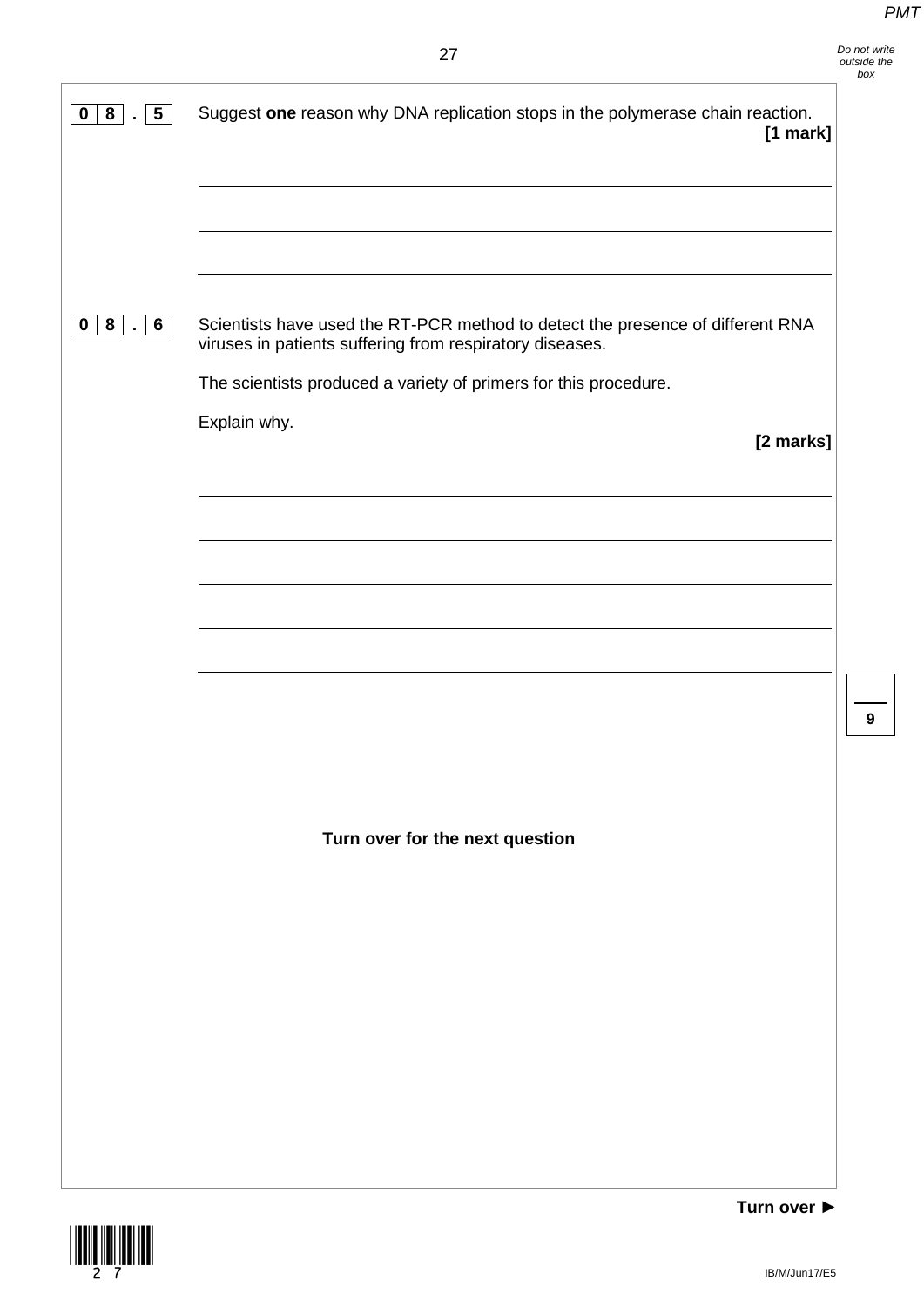| 9<br>$\mathbf 0$ | What is a gene pool?<br>$[1$ mark]                                                                                                                                                                                                                                                                                                                                                   |
|------------------|--------------------------------------------------------------------------------------------------------------------------------------------------------------------------------------------------------------------------------------------------------------------------------------------------------------------------------------------------------------------------------------|
| 0 9 . 2          | Lord Howe Island in the Tasman Sea possesses two species of palm tree which<br>have arisen via sympatric speciation. The two species diverged from each other<br>after the island was formed 6.5 million years ago. The flowering times of the two<br>species are different.<br>Using this information, suggest how these two species of palm tree arose by<br>sympatric speciation. |
|                  | [5 marks]                                                                                                                                                                                                                                                                                                                                                                            |
|                  |                                                                                                                                                                                                                                                                                                                                                                                      |
|                  |                                                                                                                                                                                                                                                                                                                                                                                      |
|                  |                                                                                                                                                                                                                                                                                                                                                                                      |
|                  |                                                                                                                                                                                                                                                                                                                                                                                      |
|                  |                                                                                                                                                                                                                                                                                                                                                                                      |
|                  |                                                                                                                                                                                                                                                                                                                                                                                      |
|                  |                                                                                                                                                                                                                                                                                                                                                                                      |
|                  |                                                                                                                                                                                                                                                                                                                                                                                      |

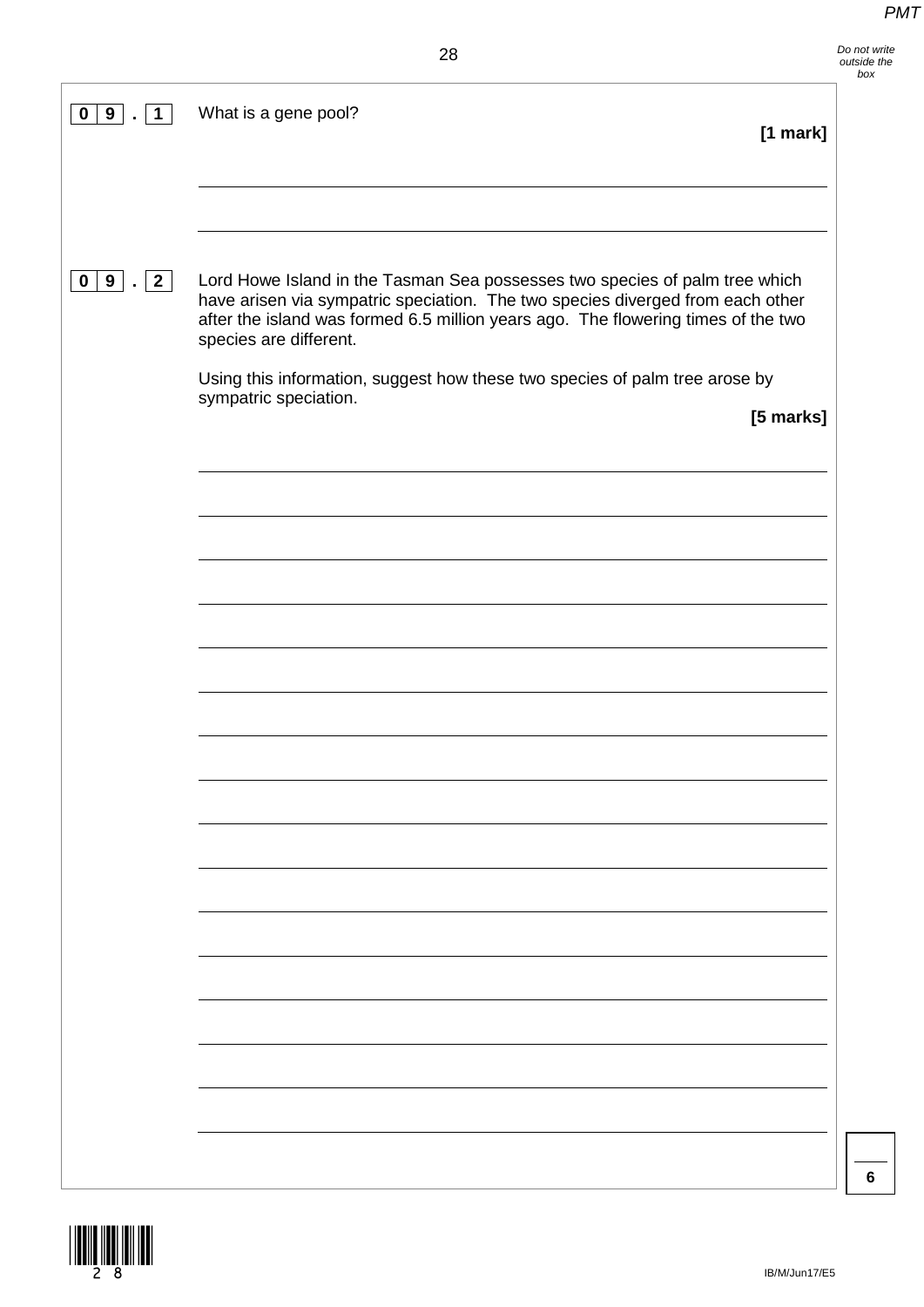| 0                 | Alzheimer's disease (AD) is a non-reversible brain disorder that develops over a<br>number of years. At the start of 2014 the number of Americans with AD was<br>estimated to be 5.4 million. Every 30 seconds another person in America<br>develops AD.                                                                                                                                                                                                           |  |
|-------------------|--------------------------------------------------------------------------------------------------------------------------------------------------------------------------------------------------------------------------------------------------------------------------------------------------------------------------------------------------------------------------------------------------------------------------------------------------------------------|--|
|                   | In the brain of a person with AD there is a lower concentration of acetylcholine.<br>5<br>This affects communication between nerve cells and initially results in memory<br>loss and confusion. Some of the symptoms of AD that are associated with<br>communication between nerve cells are reduced by taking the drug donepezil.<br>Donepezil inhibits the enzyme acetylcholinesterase.                                                                          |  |
|                   | A gene mutation called E280A found on chromosome 14 causes early-onset AD 10<br>at a mean age of 49 years. The age at which the E280A mutation is expressed<br>to cause AD varies.                                                                                                                                                                                                                                                                                 |  |
|                   | Yaramul is a town in a historically isolated region of the Andes Mountains. The<br>population of this town has the highest frequency of the E280A mutation in the<br>world. The origin of the E280A mutation in this population has been traced back 15<br>to a common ancestor in the 17th century. Natural selection has not reduced<br>the frequency of the E280A mutation in the population.                                                                   |  |
|                   | This autosomal dominant mutation involves a change in triplet 280 from GAA to<br>GCA. Scientists analysed chromosome 14 from 102 individuals from Yaramul.<br>They recorded a sample size of 204 and detected 75 E280A mutations but only<br>20<br>74 potential AD cases. The scientists identified individuals with the mutation by<br>whole genome sequencing. They had decided that a DNA probe would not be a<br>suitable method to detect the E280A mutation. |  |
| $\mathbf{0}$<br>1 | Assuming no one with AD died in 2014, calculate the annual percentage increase in<br>AD cases in America for 2014 (lines 2-4).<br>[2 marks]                                                                                                                                                                                                                                                                                                                        |  |
|                   |                                                                                                                                                                                                                                                                                                                                                                                                                                                                    |  |
|                   |                                                                                                                                                                                                                                                                                                                                                                                                                                                                    |  |
|                   | $\frac{0}{0}$<br>Answer                                                                                                                                                                                                                                                                                                                                                                                                                                            |  |
|                   |                                                                                                                                                                                                                                                                                                                                                                                                                                                                    |  |
|                   | Question 10 continues on the next page                                                                                                                                                                                                                                                                                                                                                                                                                             |  |
|                   | Turn over ▶                                                                                                                                                                                                                                                                                                                                                                                                                                                        |  |

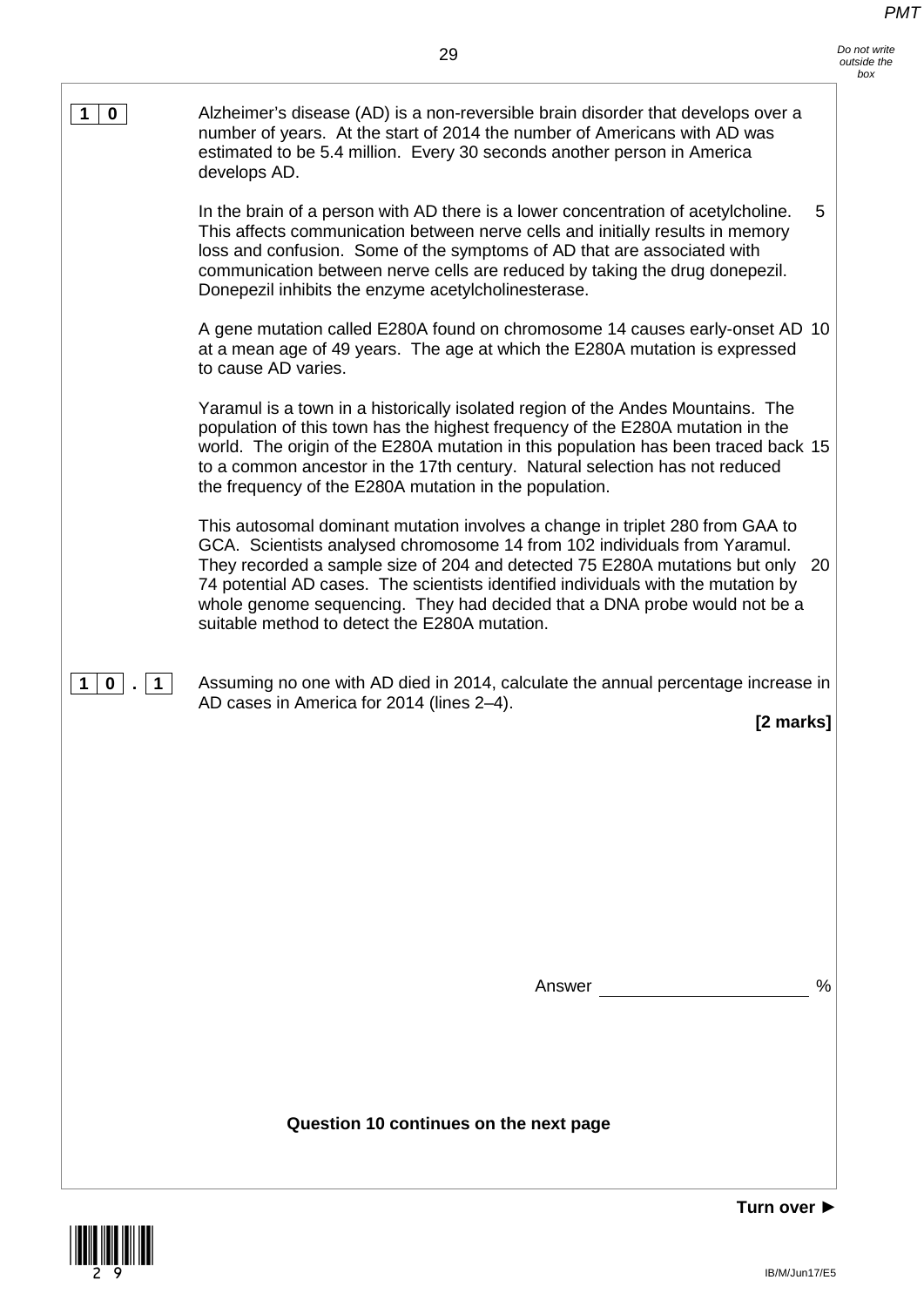| $0$ $ $ $ $ $2$<br>$\mathbf 1$ | Explain how donepezil could improve communication between nerve cells (lines<br>$7-9$ ).                               |           |
|--------------------------------|------------------------------------------------------------------------------------------------------------------------|-----------|
|                                |                                                                                                                        | [3 marks] |
|                                |                                                                                                                        |           |
|                                |                                                                                                                        |           |
|                                |                                                                                                                        |           |
|                                |                                                                                                                        |           |
|                                |                                                                                                                        |           |
|                                |                                                                                                                        |           |
|                                |                                                                                                                        |           |
|                                |                                                                                                                        |           |
|                                |                                                                                                                        |           |
|                                |                                                                                                                        |           |
| $1 0 $ . $3 $                  | Suggest and explain two reasons why there is a high frequency of the E280A<br>mutation in Yaramul (lines 13-15).       |           |
|                                |                                                                                                                        | [2 marks] |
|                                | 1<br><u> 1980 - Andrea Barbara, poeta espainiar político e a contrar a contrar a contrar a contrar a contrar a con</u> |           |
|                                |                                                                                                                        |           |
|                                |                                                                                                                        |           |
|                                |                                                                                                                        |           |
|                                | $\overline{2}$                                                                                                         |           |
|                                |                                                                                                                        |           |
|                                |                                                                                                                        |           |
|                                |                                                                                                                        |           |
| 1 0 . 4                        | Explain why natural selection has not reduced the frequency of the E280A<br>mutation in the population (lines 16-17).  |           |
|                                |                                                                                                                        | [2 marks] |
|                                |                                                                                                                        |           |
|                                |                                                                                                                        |           |
|                                |                                                                                                                        |           |
|                                |                                                                                                                        |           |
|                                |                                                                                                                        |           |

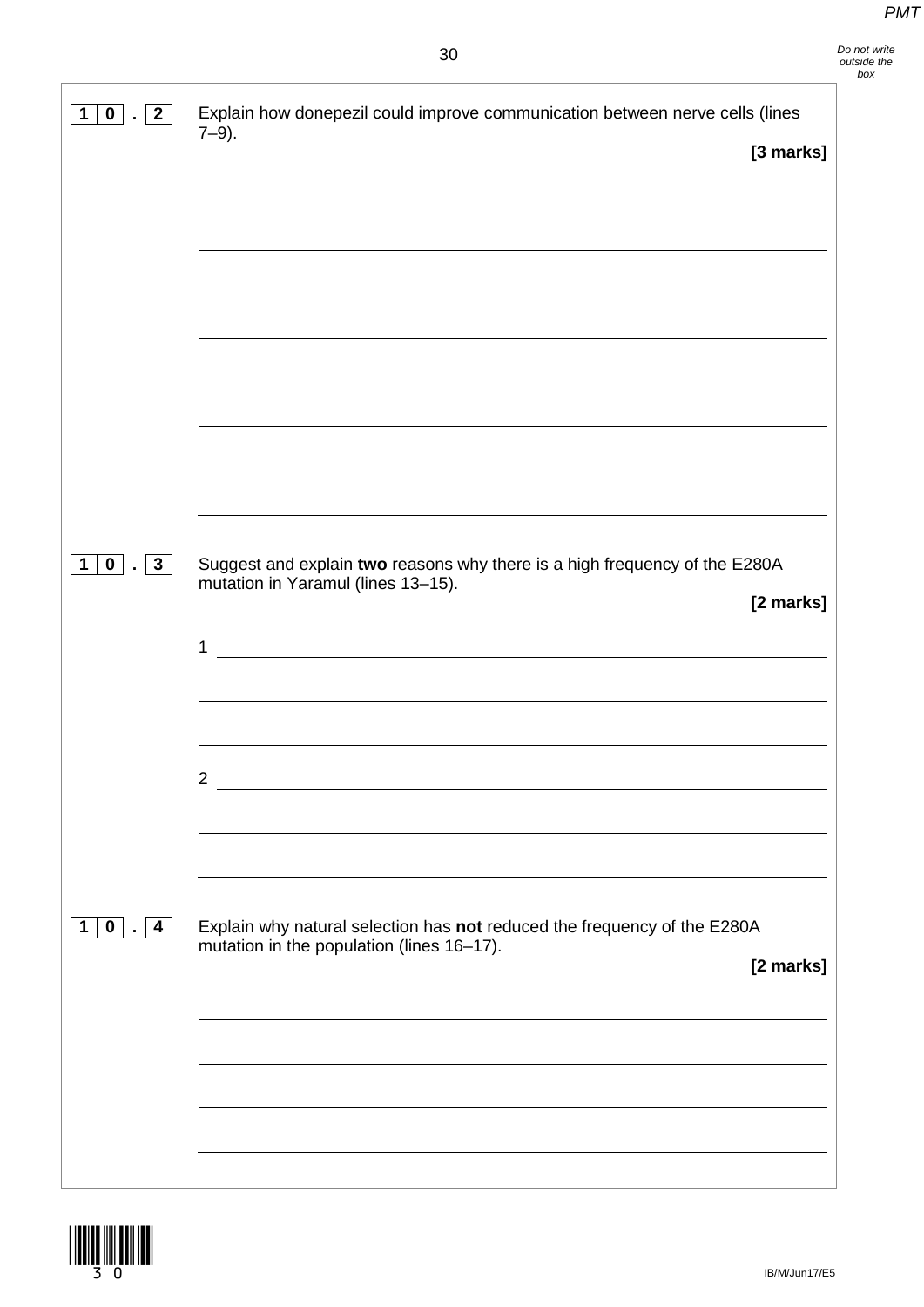| $5\overline{)}$<br>$\mathbf 0$<br>1           | The age at which the E280A mutation is expressed to cause AD can vary (lines<br>$11 - 12$ ).                                                                                                                                                                                                                |
|-----------------------------------------------|-------------------------------------------------------------------------------------------------------------------------------------------------------------------------------------------------------------------------------------------------------------------------------------------------------------|
|                                               | Suggest and explain one reason for this.<br>[2 marks]                                                                                                                                                                                                                                                       |
|                                               |                                                                                                                                                                                                                                                                                                             |
| $6\phantom{1}$<br>$\mathbf{0}$<br>$\mathbf 1$ | One scientific study which analysed chromosome 14 involved 102 individuals. The<br>scientists recorded a sample size of 204. In this sample they detected 75 E280A<br>mutations but only 74 potential AD cases (lines 19-21).<br>Suggest explanations for the figures the scientists recorded.<br>[2 marks] |
|                                               |                                                                                                                                                                                                                                                                                                             |
| $1 0 $ . $7 $                                 | Suggest why a DNA probe for the mutated triplet was not considered a suitable                                                                                                                                                                                                                               |
|                                               | method for detection of the E280A mutation (lines 22-23).<br>[2 marks]                                                                                                                                                                                                                                      |
|                                               |                                                                                                                                                                                                                                                                                                             |
|                                               | <b>END OF QUESTIONS</b>                                                                                                                                                                                                                                                                                     |